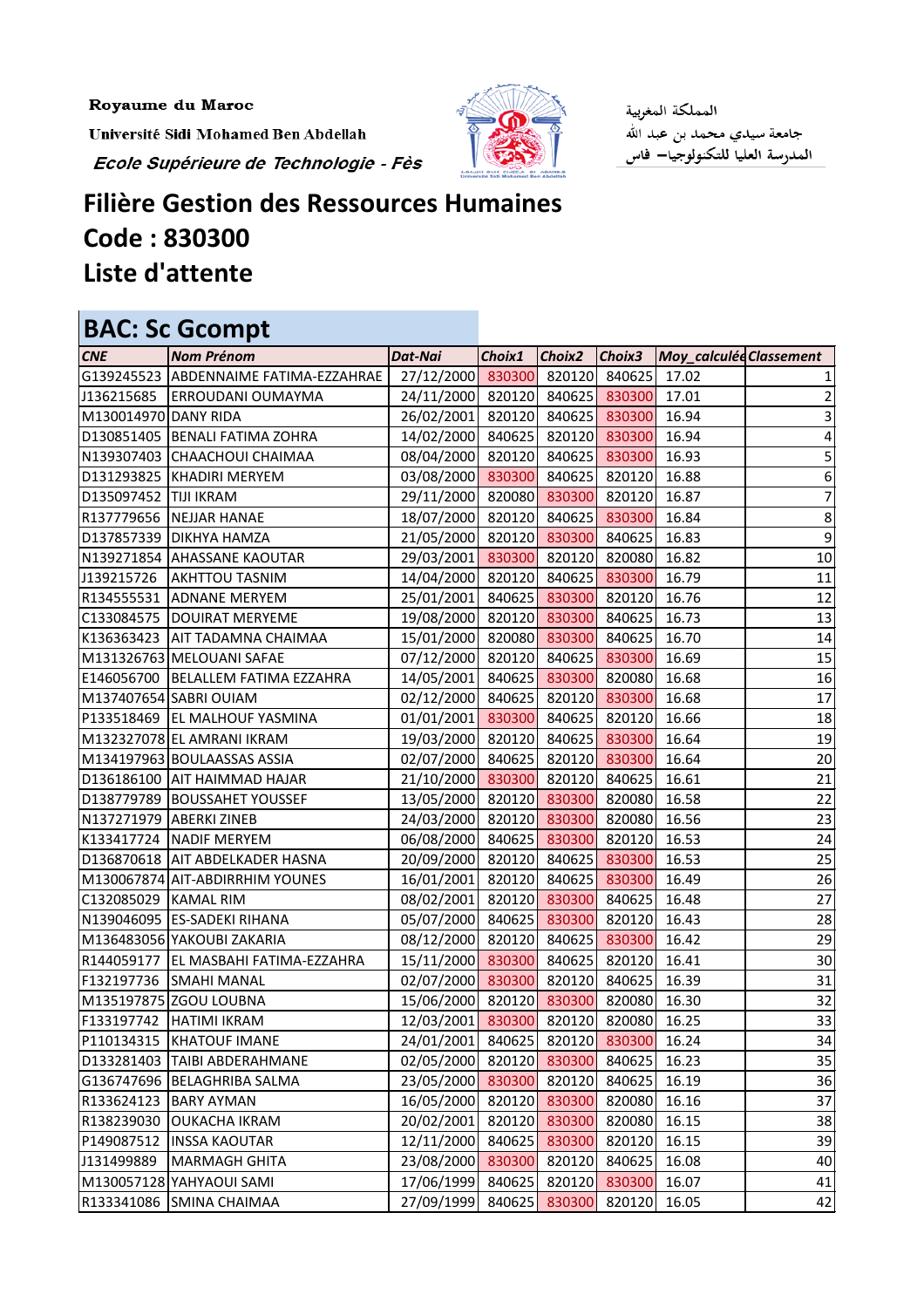|            | N136310649 AKACHMAR IMANE             | 31/05/2000 830300 840625 820120 16.04 |        |        |       | 43 |
|------------|---------------------------------------|---------------------------------------|--------|--------|-------|----|
|            | P138149290 SENHAJI NAHLA              | 17/05/2000 820120 830300 840625 16.02 |        |        |       | 44 |
|            | C130110650 ARBAN LAMIAA               | 01/06/2000 820120 830300 840625       |        |        | 16.02 | 45 |
|            | R135476552   HAFFAD OUMAIMA           | 14/04/2000 820120 830300 840625       |        |        | 16.00 | 46 |
|            | F132261669 FARIK OUMAIMA              | 23/05/2000 820120 840625 830300       |        |        | 15.99 | 47 |
|            | M136421030 BENHACHEM SALMA            | 01/01/2001 820120 840625 830300       |        |        | 15.96 | 48 |
|            | D130097405 EL-FATMI MARIAM            | 18/08/2000 820120 840625 830300       |        |        | 15.93 | 49 |
|            | N133236973 EL KASRAOUI FADWA          | 01/02/2000 840625 820120 830300       |        |        | 15.87 | 50 |
|            | N138261299 SAADANI HASSANI REDA       | 10/04/2000 830300 820120 840625       |        |        | 15.85 | 51 |
|            | R138603079 MIR NOUHAILA               | 31/10/2000 820080 830300 840625       |        |        | 15.85 | 52 |
|            | R130901149 OUADAY ANASS               | 18/03/2001 840625 820120 830300       |        |        | 15.83 | 53 |
|            | R133476803 LAGHRARI OUMAIMA           | 25/05/2000 820120 830300 840625       |        |        | 15.79 | 54 |
|            | F131341015 SOUINI KAWTER              | 09/09/2000 820120 840625 830300       |        |        | 15.78 | 55 |
|            | N135386733 AMDARRAA WAFAE             | 01/05/2000 820120 830300 820080       |        |        | 15.77 | 56 |
|            | P132180318 EL-AFI IMANE               | 18/01/2000 820120 840625 830300       |        |        | 15.77 | 57 |
|            | G136756125   SAHBANI NADA             | 07/02/2001 840625 820080 830300       |        |        | 15.77 | 58 |
|            | F133257110 AACHOUCHE MAROUA           | 13/07/2000 820120 830300 820080       |        |        | 15.74 | 59 |
|            | S134403211   EL BERGUI FADOUA         | 12/03/2001 840625 830300 820120       |        |        | 15.74 | 60 |
|            | R134263586   MOUAKKAL YASSER          | 07/02/2001 820120 830300 840625       |        |        | 15.72 | 61 |
|            | M134494740 MIMOUNI OMAR               | 18/10/2000 840625 830300 820120       |        |        | 15.72 | 62 |
|            | R141015793 LEKMITI AYOUB              | 22/05/2000 820120 840625 830300       |        |        | 15.68 | 63 |
|            | C130109639   FAHIM FATIMAEZAHRA       | 18/11/2000 820120 840625 830300       |        |        | 15.65 | 64 |
|            | K133074491   MOUINDO IMANE            | 31/12/1998 830300 840625 820120       |        |        | 15.64 | 65 |
|            | M141058233 BOUGSID KHOULOUD           | 07/08/2000 830300 840625 820080 15.64 |        |        |       | 66 |
|            | M133326896 BOUCHEMAL MEHDI            | 20/07/2000 820080 820120 830300       |        |        | 15.63 | 67 |
|            | J141049454 ACHIK OUMAIMA              | 21/01/2000 830300 820120 840625       |        |        | 15.61 | 68 |
|            | H142017630 CHAHLAL ASMAE              | 08/10/2000 820120 830300 840625       |        |        | 15.60 | 69 |
|            | R135895738   MADIH IMANE              | 01/01/2000 830300 820120 840625       |        |        | 15.57 | 70 |
|            | M138523383 DERSAOUI FATIMA            | 17/06/2000 820120 840625 830300       |        |        | 15.57 | 71 |
| J132539297 | <b>SBAI IKRAM</b>                     | 25/12/2000 820080 830300 820120       |        |        | 15.53 | 72 |
|            | P130149311 EZZOUAK MOUAD              | 02/01/2001 820120 840625 830300 15.51 |        |        |       | 73 |
|            | R133548483 CHARAFI KHALID             | 07/10/2000 830300 820080 840625 15.42 |        |        |       | 74 |
|            | M133141645 MABSOUT FATIMA ZAHRA       | 26/12/1999 820120 830300 840625       |        |        | 15.41 | 75 |
|            | R134917981 CHAKRAD ILYAS              | 13/07/2000 840625 820120 830300       |        |        | 15.39 | 76 |
|            | G132601076 LAMKHANTAR CHAIMA          | 27/10/2000 840625 830300 820120       |        |        | 15.38 | 77 |
|            | M137289704 LAHRACHE GHITA             | 20/07/2000 820120 830300              |        | 840625 | 15.36 | 78 |
|            | F137197767   FATTAHI ASSIA            | 02/11/2000 820120 840625 830300       |        |        | 15.35 | 79 |
| C131115627 | <b>BENCHAGRA ANAS</b>                 | 25/01/2001 820120 830300              |        | 840625 | 15.28 | 80 |
| E141056707 | <b>EL-GUENAOUI ZAYNAB</b>             | 26/11/2000 820120 840625              |        | 830300 | 15.25 | 81 |
|            | N135370540 AZEWAOU SIHAM              | 17/08/2001 840625 820120 830300       |        |        | 15.25 | 82 |
|            | D137288942 BERCHIL SANA               | 05/01/2001 820080 840625 830300       |        |        | 15.14 | 83 |
|            | D134436594 HERMASS HAJAR              | 14/04/2000 840625 830300              |        | 820120 | 15.11 | 84 |
| J135111244 | <b>SOUIB HIBA</b>                     | 01/04/2000 820120 820080 830300       |        |        | 15.10 | 85 |
| F145050267 | <b>EL-ADFAOUI HALIMA</b>              | 09/06/2000 820120 830300              |        | 840625 | 15.06 | 86 |
|            | P133126784   BENABDELKADER SOULAIMANE | 23/05/2000 820120 830300 820080       |        |        | 15.05 | 87 |
|            | P145087483   MAKHCHAN NADA            | 21/10/2000 840625 830300              |        | 820120 | 15.04 | 88 |
|            | M135536826 AMHAOUCH HIND              | 18/07/2000 840625 820120              |        | 830300 | 15.02 | 89 |
|            | G133601607 BOUKBIR FATIMA EZZAHRA     | 30/07/2000 820120 840625 830300       |        |        | 15.01 | 90 |
|            | R130107229   NAJEM BASMA              | 17/01/2001 820120 830300              |        | 840625 | 15.00 | 91 |
|            | R137884976  TERBAOUI MARYAME          | 15/07/2000 830300 840625              |        | 820120 | 14.98 | 92 |
|            | D147046163 HAMOUDDOU SOUHAILA         | 30/10/2000 820120 840625              |        | 830300 | 14.98 | 93 |
|            | R130020156 KOUSSAIMI INASSE           | 20/09/2000 820120 830300              |        | 840625 | 14.97 | 94 |
|            | M133326929 LAMAISSI HASSNAE           | 12/11/2000 820120 840625 830300       |        |        | 14.97 | 95 |
| R136559989 | <b>ANWAR HICHAM</b>                   | 08/01/2001 820120 830300              |        | 820080 | 14.96 | 96 |
| J133500024 | <b>IMMAS AICHA</b>                    | 24/11/2000 820120                     | 830300 | 840625 | 14.96 | 97 |
| J132492511 | KAMAL FATIMA ZAHRA                    | 08/08/2000 820120 840625              |        | 830300 | 14.95 | 98 |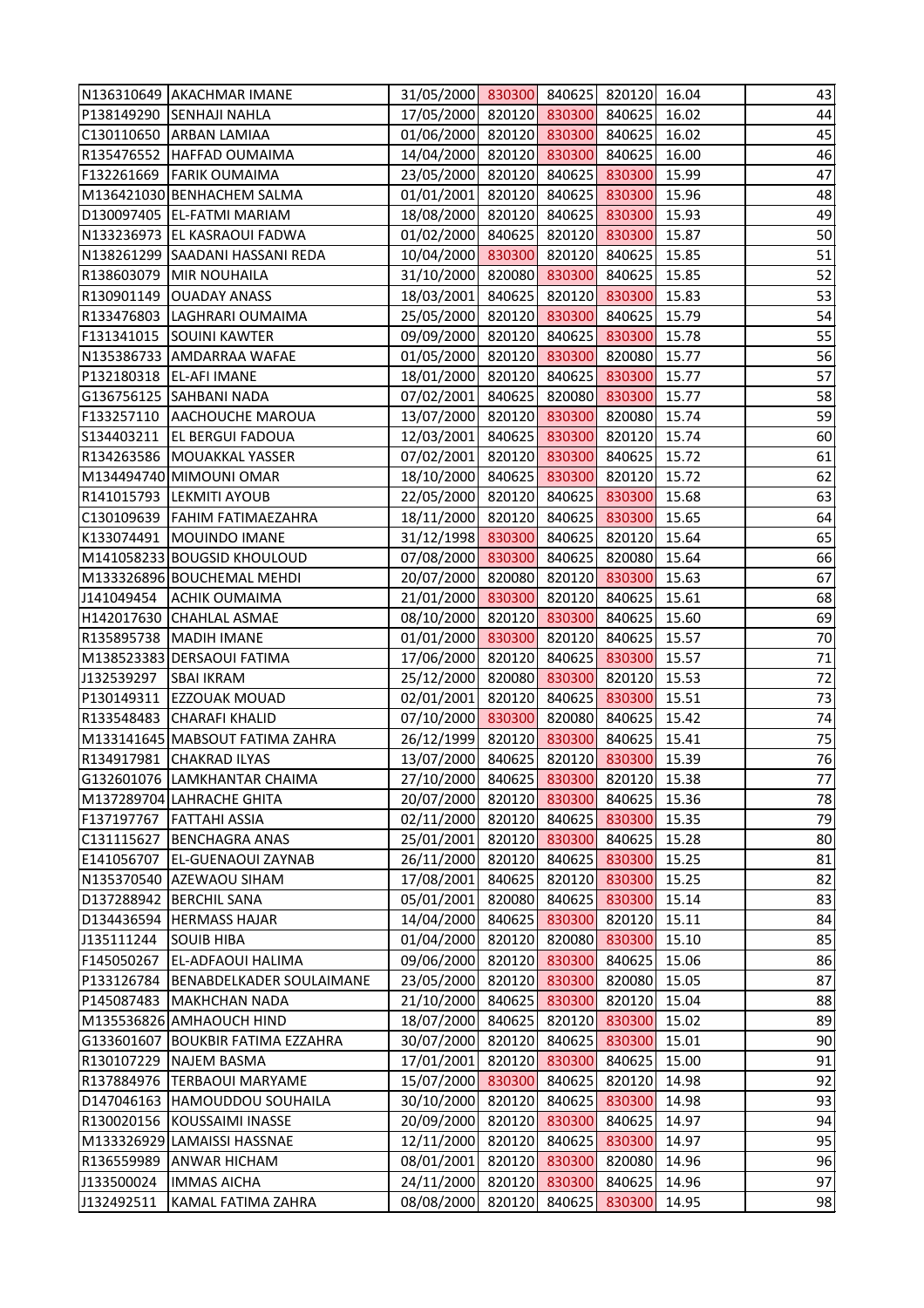|                       | P132530395 CHAOU KAOUTAR              | 06/07/2000 820120 840625 830300       |        |        | 14.92 | 99  |
|-----------------------|---------------------------------------|---------------------------------------|--------|--------|-------|-----|
| J131476092            | <b>BAJOURI ZINEB</b>                  | 14/11/2000 830300 820120 840625 14.89 |        |        |       | 100 |
|                       | G132529969 ESSABBAR BOUCHRA           | 21/09/2000 820120 830300 840625 14.87 |        |        |       | 101 |
|                       | N133271892 BRITEL WISSAL              | 19/01/2001 820120 820080 830300       |        |        | 14.84 | 102 |
|                       | D136436542 DAOUDI LAMYA               | 21/11/2000 820120 840625 830300       |        |        | 14.84 | 103 |
| J139527997            | <b>BOUIKALFIDANE KHALIL</b>           | 19/02/2001 820120 830300 820080       |        |        | 14.80 | 104 |
|                       | F130107795  IBNOUSAID RIM             | 05/03/2000 820120 840625 830300       |        |        | 14.76 | 105 |
|                       | M138371743 OUTACH MOHAMED             | 21/12/1999 840625 820120 830300       |        |        | 14.73 | 106 |
| J142002591            | <b>EL GHOUFIRI DRISSI HOUDA</b>       | 09/02/2001 830300 840625 820120       |        |        | 14.71 | 107 |
|                       | D131444227   BOUIALI IMANE            | 03/12/1999 830300 840625 820120       |        |        | 14.70 | 108 |
|                       | D136340990 MRAIKIK MARIAM             | 10/05/2000 820120 830300 840625 14.70 |        |        |       | 109 |
|                       | P134006242 LAHBIB HAJAR               | 17/03/2000 820120 820080 830300       |        |        | 14.69 | 110 |
|                       | D140015506 ELGARABI BOUCHRA           | 18/11/1999 830300 820120 840625       |        |        | 14.67 | 111 |
|                       | E142188646   BEL HASSAR KAOUTAR       | 25/10/2000 840625 830300 820080       |        |        | 14.67 | 112 |
| J131521626            | <b>BENHISSOUN CHAIMAE</b>             | 21/10/2000 820120 840625 830300       |        |        | 14.63 | 113 |
|                       | F132379422 EL GUERRAB KHAOUELA        | 31/10/2000 830300 820120 820080       |        |        | 14.62 | 114 |
|                       | F136159056 HADIK NOHAYLA              | 26/09/2000 830300 820120 840625       |        |        | 14.61 | 115 |
|                       | F133355882  LAATIQ FATIMA EZZAHRAE    | 02/09/2000 830300 820120 840625       |        |        | 14.60 | 116 |
|                       | E140021484 EL HARKATI SAMIA           | 26/09/2000 840625 830300 820080       |        |        | 14.58 | 117 |
|                       | F140003992  HAMARAS IKRAME            | 15/02/1999 820120 840625 830300       |        |        | 14.58 | 118 |
|                       | D137191152 OUCHOUKHANE HAJAR          | 11/04/2001 820120 830300 840625       |        |        | 14.51 | 119 |
|                       | M139483185 CHOUKRI IMANE              | 06/03/2000 820080 830300 820120       |        |        | 14.50 | 120 |
|                       | P131456342 MAJMOUA CHOUROK            | 25/01/2001 840625 820120 830300       |        |        | 14.49 | 121 |
|                       | M130431661 EL HACHIMI WISSAL          | 20/08/2000 840625 820120 830300       |        |        | 14.47 | 122 |
|                       | C132067075   EL BOURZGUI EBTISSAM     | 19/11/2000 820120 830300 840625       |        |        | 14.46 | 123 |
|                       | M139188787 TALEB OTHMANE              | 26/04/2000 820120 840625 830300       |        |        | 14.46 | 124 |
|                       | P141010858   BELAFKIR ANAS            | 30/03/2000 820120 840625 830300       |        |        | 14.45 | 125 |
|                       | P110133201   OUAZZANI TOUHAMI YOUSSEF | 15/12/2000 840625 820120 830300       |        |        | 14.44 | 126 |
|                       | D143056865 KEBDANI FATIMA-ZAHRA       | 05/01/2000 820080 820120 830300       |        |        | 14.41 | 127 |
|                       | H130013435 EL FAKHOURI MALAK          | 12/05/2001 820120 830300 840625       |        |        | 14.40 | 128 |
|                       | E146191497 SKOULI ZINEB               | 02/02/2000 830300 820120 840625 14.39 |        |        |       | 129 |
|                       | F149028760 FAIDA BADIA                | 26/12/1999 840625 820120 830300 14.39 |        |        |       | 130 |
| F145015362            | MOUBACHAR NOUHAILA                    | 08/09/2000 840625 820120 830300       |        |        | 14.38 | 131 |
| G138701548 OUABI SAID |                                       | 30/04/2000 830300 840625 820120       |        |        | 14.36 | 132 |
|                       | H139247100 MAHROUG SIHAM              | 26/11/2000 820120 840625 830300       |        |        | 14.36 | 133 |
|                       | M132131254 BOUFOUS HAMZA              | 21/08/2000 820120 840625              |        | 830300 | 14.36 | 134 |
|                       | C134055288 AIT BAHMAN ABDERRAZAQ      | 14/08/2001 820120 830300 840625       |        |        | 14.35 | 135 |
| C133055291            | <b>BENAFKIR TAHA</b>                  | 10/01/2001 820120 840625 830300       |        |        | 14.34 | 136 |
|                       | H139181562 ANKAZE HALA                | 15/07/2000 820120 840625              |        | 830300 | 14.33 | 137 |
|                       | R134575514 AROUHAL KAOUTAR            | 28/10/2000 820120 830300              |        | 820080 | 14.32 | 138 |
|                       | F130160543 EL KYAKI ILIAS             | 24/02/2000 840625 820120 830300       |        |        | 14.31 | 139 |
|                       | M130110360 RAMDANI MOHAMED            | 25/07/2000 820120 830300              |        | 840625 | 14.30 | 140 |
|                       | E146178972 CHERKANI AHLAM             | 01/08/2000 830300 820120 840625       |        |        | 14.29 | 141 |
|                       | D130338103 RAMZI RANIA                | 27/05/2000 840625 830300              |        | 820120 | 14.28 | 142 |
| F133331662            | MAZHARI KHAOULA                       | 20/06/2000 820080 840625 830300       |        |        | 14.25 | 143 |
|                       | D134286582 BOUSSIR KAOUTAR            | 28/05/2000 840625 820120              |        | 830300 | 14.25 | 144 |
| M130052185 KABLI HIBA |                                       | 20/11/2000 840625 830300              |        | 820120 | 14.24 | 145 |
|                       | M130502870 GUENNADI KHADIJA           | 18/12/2000 840625 830300              |        | 820120 | 14.24 | 146 |
|                       | R130170841   BICHIREGUEN GHITA        | 18/12/2000 840625 830300              |        | 820120 | 14.22 | 147 |
| F145081229            | <b>SABHI ALI</b>                      | 02/01/2000 820120                     | 840625 | 830300 | 14.20 | 148 |
|                       | D138785189 BOUHSSAIR MOHAMED          | 13/03/2000 840625 830300              |        | 820120 | 14.19 | 149 |
|                       | H140053637 AMMARI WISSAL              | 10/09/2000 840625 820120              |        | 830300 | 14.18 | 150 |
|                       | D134318655 CHARRAKI MARYEM            | 21/07/2000 820120 830300              |        | 840625 | 14.17 | 151 |
| S132396098            | <b>HMITOUCH ABDELHAY</b>              | 30/06/1999 840625 830300              |        | 820120 | 14.17 | 152 |
| F132378702            | <b>ELMOUADDINE YASMINE</b>            | 07/06/2000 820120                     | 830300 | 840625 | 14.16 | 153 |
|                       | M135214194 FADEL MOHAMED AMINE        | 10/05/1999 820080 830300              |        | 840625 | 14.14 | 154 |
|                       |                                       |                                       |        |        |       |     |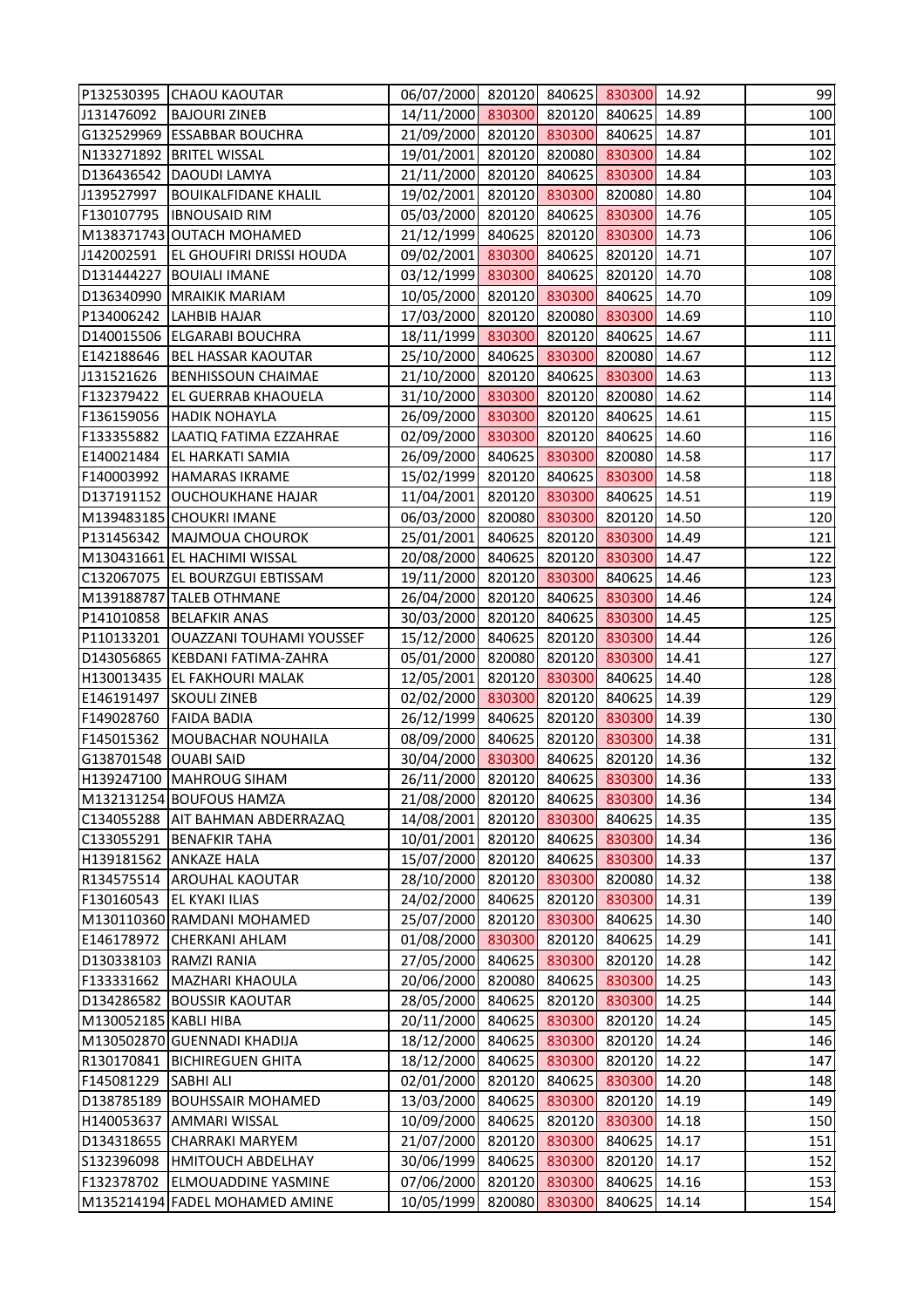|                       | J138389136   BOUZAROITA MAJDA       | 28/06/1999 830300 840625 820120 14.13 |        |        |       | 155 |
|-----------------------|-------------------------------------|---------------------------------------|--------|--------|-------|-----|
|                       | D133436681 LAARAJ OUMAIMA           | 01/03/2000 820120 840625 830300 14.10 |        |        |       | 156 |
|                       | M131141508 MOUTAFATIN ABIR          | 28/08/2000 830300 840625 820120 14.04 |        |        |       | 157 |
|                       | G133601255 NAJIBI YASMINE           | 07/03/2000 820120 840625 830300       |        |        | 14.04 | 158 |
|                       | N135386687 BOUYACOUB OUMAYMA        | 20/02/2000 840625 820120 830300       |        |        | 14.03 | 159 |
|                       | M130098131 MHAMDI SIHAM             | 04/04/2000 820120 830300 840625       |        |        | 14.01 | 160 |
|                       | R136499750 KHADEM IMANE             | 27/01/2001 820120 840625 830300       |        |        | 14.01 | 161 |
| L139285924 NAJIM HIND |                                     | 02/03/2001 840625 830300 820120 14.00 |        |        |       | 162 |
|                       | F135107846 EL KAMLI MOHAMED         | 13/11/2000 820120 830300 820080       |        |        | 13.99 | 163 |
|                       | M134180358 HAMIMID BOTAYNA          | 17/12/2000 840625 820120 830300       |        |        | 13.99 | 164 |
|                       | N133103887 JOUDAR QAMAR             | 08/12/2000 840625 820120 830300       |        |        | 13.96 | 165 |
|                       | M132250177 BOURAIS IBTISSAM         | 06/09/2000 840625 830300 820120       |        |        | 13.93 | 166 |
|                       | M131216929 KORIKACHE HAFSSA         | 16/11/2000 820120 820080 830300       |        |        | 13.93 | 167 |
|                       | D131851286 HADNE ANOUAR             | 23/08/2000 820120 830300 840625       |        |        | 13.92 | 168 |
|                       | D131907664 SAMIH MOUBARAK           | 09/05/2000 820120 840625 830300       |        |        | 13.90 | 169 |
|                       | H147062261   MSSAAD FATIMA ZAHRA    | 16/03/2000 830300 820120 840625 13.87 |        |        |       | 170 |
|                       | N130261277  IDWANE JAWAHIR          | 31/12/2000 830300 820120 820080       |        |        | 13.86 | 171 |
|                       | D148056953 CHAOUI MEHDI             | 25/08/2000 820120 830300 840625       |        |        | 13.84 | 172 |
|                       | H131298650 MAAMAR IMANE             | 15/09/2000 820120 830300 840625       |        |        | 13.83 | 173 |
|                       | M134431844 TAGHZAOUI CHAYMAE        | 19/06/2000 820120 840625 830300       |        |        | 13.82 | 174 |
|                       | E142179114   EL KHARBACHI WISSAL    | 13/10/2000 840625 820120 830300       |        |        | 13.81 | 175 |
|                       | N130314065   MRANI ALAOUI HAFSA     | 02/10/2000 830300 820120 840625 13.80 |        |        |       | 176 |
|                       | G134193912 NAMICH CHAIMA            | 04/08/2000 830300 840625 820120 13.80 |        |        |       | 177 |
|                       | D136411435 OUBBIH MOHAMED           | 15/12/2000 820120 840625 830300 13.79 |        |        |       | 178 |
|                       | R131827514  LAARIF MAROUANE         | 14/04/2001 820080 840625 830300       |        |        | 13.77 | 179 |
|                       | F130322219 ELMESSAOUDI HAMZA        | 12/04/1999 820120 830300 840625 13.75 |        |        |       | 180 |
|                       | F138355842   MOUSSAFIR SALMA        | 13/11/2000 840625 830300 820120 13.75 |        |        |       | 181 |
|                       | H139204328 EL MEDLAOUY ABDELMALEK   | 02/09/2000 830300 820120 840625 13.74 |        |        |       | 182 |
|                       | S130359880 ZEROUALI NAJWA           | 25/09/2000 820120 830300 840625       |        |        | 13.74 | 183 |
|                       | M136412335 KENNAB ZIAD              | 01/04/2000 840625 820120 830300       |        |        | 13.73 | 184 |
|                       | H135410100 ATTAF MERYAM             | 25/12/2000 830300 820120 840625 13.69 |        |        |       | 185 |
|                       | R132411091 EL ARICH ZINEB           | 08/07/2000 820120 830300 820080 13.68 |        |        |       | 186 |
|                       | M130080429 EL MAGHROUDI AYOUB       | 19/08/2000 820120 840625 830300       |        |        | 13.66 | 187 |
|                       | F131161423 ELGHAOUAT MERYEME        | 11/07/2000 820120 840625 830300       |        |        | 13.65 | 188 |
|                       | F134387908 ETTAHIRI ILHAM           | 18/05/2000 820120 830300              |        | 840625 | 13.64 | 189 |
|                       | M132198002 ABIDI SOUKAYNA           | 30/01/2000 840625 830300              |        | 820080 | 13.64 | 190 |
|                       | F135258026 CHAKIR NOUHAILA          | 02/01/2000 830300 820120 840625       |        |        | 13.62 | 191 |
|                       | R130127179 ENNOUAIMI ELMEHDI        | 19/08/2000 840625 820120 830300       |        |        | 13.62 | 192 |
|                       | E144057900 EL ASSRI OUSSAMA         | 23/02/2000 820080 830300              |        | 820120 | 13.61 | 193 |
|                       | D137868082 EL JABBARI AYOUB         | 13/09/2000 840625 820120 830300       |        |        | 13.59 | 194 |
|                       | F141078324 CHABBAR AYMENE           | 06/02/2000 830300 820120 840625       |        |        | 13.57 | 195 |
|                       | G132690440 EL HASSANI MOHAMED AYMAN | 24/11/2000 820120 820080              |        | 830300 | 13.55 | 196 |
|                       | D136308069 BAYCHA HAMZA             | 27/01/2000 840625 820120              |        | 830300 | 13.55 | 197 |
|                       | M130249823 ENNACEH MERYEM           | 01/11/2000 820120 830300              |        | 840625 | 13.51 | 198 |
|                       | E140179279 CHERKI YOUSRA            | 18/07/2000 820080 830300 840625       |        |        | 13.50 | 199 |
|                       | D138338359 AMGROUD FATIMA           | 17/08/2000 840625 830300              |        | 820120 | 13.50 | 200 |
|                       | F135333262 BELLAGH HAMZA            | 31/12/2000 840625 830300              |        | 820120 | 13.50 | 201 |
|                       | D131465539 EL BOURKHISSI YOUSSEF    | 25/11/2000 820120 840625 830300       |        |        | 13.50 | 202 |
| J110068499            | <b>MOUILK RIYAD</b>                 | 13/06/2000 820120 830300              |        | 840625 | 13.45 | 203 |
|                       | N130386718 LAGZIRI ASMAE            | 05/09/2000 840625 820120 830300       |        |        | 13.44 | 204 |
|                       | M131141540 BABA ICHRAQ              | 01/10/2000 840625 830300              |        | 820120 | 13.43 | 205 |
|                       | G132504404 BOUANGA YOUNESS          | 22/09/2000 830300 820120              |        | 840625 | 13.41 | 206 |
|                       | P110130673 AIT SAID KHOLOUD         | 10/06/2000 820080 830300              |        | 820120 | 13.41 | 207 |
|                       | D136340989 BOUHAIK FATIHA           | 21/05/2000 820120                     | 840625 | 830300 | 13.41 | 208 |
| F133404892            | <b>ZEMMOURI CHARAFEDDINE</b>        | 11/12/2000 830300                     | 820120 | 840625 | 13.38 | 209 |
| R147037723            | KOUMIRA ANAS                        | 30/01/2000 840625                     | 820120 | 830300 | 13.38 | 210 |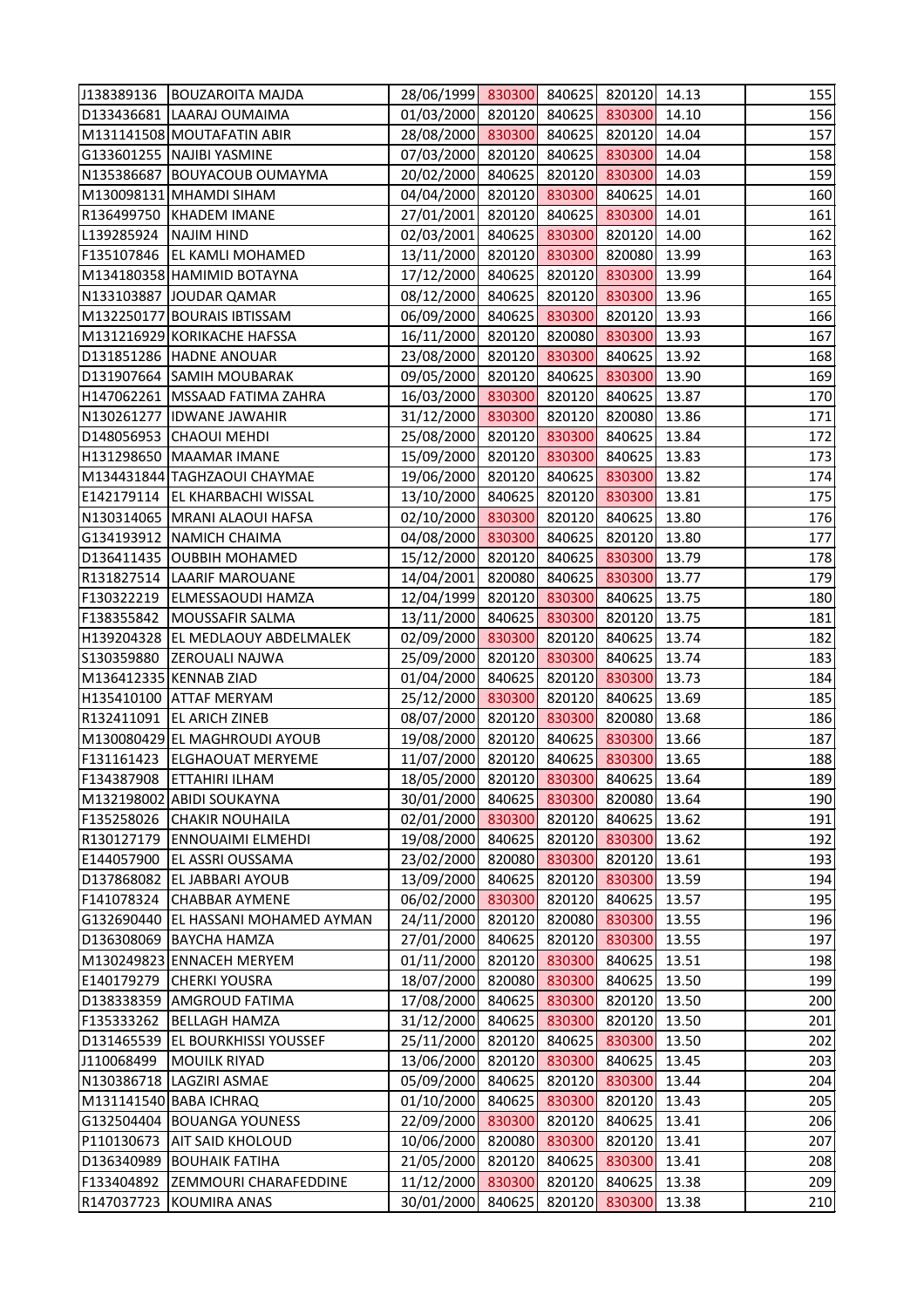|            | R138603078 MIR KHAOULA             | 31/10/2000 840625 830300 820120 13.37 |                      |                      |       | 211 |
|------------|------------------------------------|---------------------------------------|----------------------|----------------------|-------|-----|
|            | F143080028 ABBOUBI IKRAM           | 09/05/2001 830300 820120 820080       |                      |                      | 13.36 | 212 |
|            | M130109853 BOUAZZAOUI MOHAMED      | 01/01/2001 840625 820120 830300       |                      |                      | 13.32 | 213 |
|            | P136501935 OULAD BEN LAHCEN ILIASS | 27/12/2000 840625 820120 830300       |                      |                      | 13.30 | 214 |
|            | M147025836 ABDESSADEK IBTISSAM     | 03/07/2000 820120 840625 830300       |                      |                      | 13.27 | 215 |
|            | F133164388 SAKA ABDERRAHMANE       | 28/08/2000 840625 820120 830300       |                      |                      | 13.27 | 216 |
|            | K138100238 TADRI YASSINE           | 11/12/2000 820120 830300 840625       |                      |                      | 13.26 | 217 |
|            | F138366356   FALA NEJOUA           | 10/08/2000 830300 820120 840625       |                      |                      | 13.25 | 218 |
| E130098347 | <b>CHARIF FATIMA</b>               | 28/12/1999 840625 820120 830300       |                      |                      | 13.25 | 219 |
|            | R146067475   BENZARI NAWFAL        | 05/10/2000 830300 820120 820080       |                      |                      | 13.23 | 220 |
| J132368461 | <b>SABBAR YOUSSRA</b>              | 04/01/2001 820120 840625 830300       |                      |                      | 13.23 | 221 |
|            | P139441938 EL ADLOUNI AHMED        | 16/12/2000 840625 820120 830300       |                      |                      | 13.23 | 222 |
| J132204918 | <b>BOUSSOUGA YOUSSEF</b>           | 30/03/2000 840625 820120 830300       |                      |                      | 13.23 | 223 |
| L131285918 | <b>ZOULI IMANE</b>                 | 11/10/2000 840625 830300 820120       |                      |                      | 13.21 | 224 |
|            | R135936683 MOUCHTAQ SOUKAINA       | 05/09/2000 820120 830300 840625       |                      |                      | 13.20 | 225 |
|            | R132231292 AOUZAL KHADIJA          | 06/07/1997 830300 820120 820080       |                      |                      | 13.15 | 226 |
|            | S139425306 NEJJAR HAMZA            | 17/12/2000 820120 840625 830300       |                      |                      | 13.15 | 227 |
|            | P135537716 EL KHELIHE BAHAE        | 27/05/2000 840625 820080 830300       |                      |                      | 13.15 | 228 |
|            | D136749853 NAIT BIHI MAROUANE      | 20/06/2000 820120 830300 840625       |                      |                      | 13.13 | 229 |
|            | R137779657   DIRAR FATIMA-EZZAHRA  | 10/02/2000 820120 840625 830300       |                      |                      | 13.13 | 230 |
|            | M144070405 MEFTAH AHMED            | 29/05/2000 840625 820120 830300       |                      |                      | 13.09 | 231 |
|            | D138308081   MAHNAOUI WALAA        | 13/02/2001 820120 830300 840625       |                      |                      | 13.08 | 232 |
|            | J130038417   ELGARWAOUI WIAME      | 30/10/2000 820120 840625 830300       |                      |                      | 13.08 | 233 |
|            | M130222210 OUBENALI MAHDI          | 27/07/2000 840625 820120 830300       |                      |                      | 13.07 | 234 |
|            | R136603933   NAFKI KHAOULA         | 07/05/2000 830300 820120 840625       |                      |                      | 13.06 | 235 |
|            | P138437971   BOURAISSI SIMOHAMED   | 10/01/2000 820120 840625 830300       |                      |                      | 13.06 | 236 |
|            | M130035287 OUHBI SAFAE             | 04/02/2001 820080 830300 820120       |                      |                      | 13.05 | 237 |
|            | C132110649 EL HANI WISSAL          | 07/02/2001 840625 820120 830300       |                      |                      | 13.05 | 238 |
|            | R132608240   DAOUGHI HOUDA         | 05/03/2000 830300 840625 820080       |                      |                      | 13.04 | 239 |
|            | F133343124  LEBHAL ZAKARIA         | 07/04/2000 820120 820080 830300       |                      |                      | 13.04 | 240 |
|            | M139214177 SMOUNI HAMZA            | 10/10/2000 840625 820120 830300       |                      |                      | 13.04 | 241 |
|            | P148057540 GUEDDOUR MOHAMED        | 11/01/2000 820120 840625 830300 13.03 |                      |                      |       | 242 |
| J130251252 | <b>OUALI OMAR</b>                  | 05/08/2000                            |                      | 840625 820080 830300 | 13.03 | 243 |
|            | R135503222 EL HALFAOUI YOUNES      | 15/07/2000 840625 830300 820120       |                      |                      | 13.02 | 244 |
| E147021207 | <b>HACHEM AYOUB</b>                | 23/10/1999 820080 840625 830300       |                      |                      | 13.02 | 245 |
| F130385256 | MARSLI RAYANE                      | 23/04/2000 820120 840625 830300       |                      |                      | 13.01 | 246 |
| J139111124 | RAZZAK FATIMA ZAHRA                | 06/09/2000 840625 820120 830300       |                      |                      | 13.01 | 247 |
|            | D138383524 BEN-GRA EL-MEHDI        | 12/01/2000                            | 820120 840625 830300 |                      | 12.99 | 248 |
| P149003013 | MSSASSI MOHAMED ABDESSAMAI         | 23/03/2001                            | 820120 830300        | 820080               | 12.98 | 249 |
| P132535391 | MAADI MOHAMED REDA                 | 22/04/2001                            |                      | 840625 820120 830300 | 12.98 | 250 |
|            | E139051934   AMMAR SAIDA           | 01/08/2000 840625 820120 830300       |                      |                      | 12.98 | 251 |
|            | N130175047 EL-HAMDANI CHARAFA      | 03/06/2000 820120 840625 830300       |                      |                      | 12.97 | 252 |
|            | H130026615 AFEZYOUM CHAMS          | 22/07/2000                            | 840625 830300        | 820120               | 12.96 | 253 |
|            | C132140443 ZARYOUH MOHAMED         | 22/11/2000                            | 820120 840625        | 830300               | 12.96 | 254 |
|            | M142000545 BOUTAQQA HAFSA          | 01/01/2001                            |                      | 820120 840625 830300 | 12.95 | 255 |
|            | E149179032   RAMOU RANIA           | 29/09/2000 840625 830300              |                      | 820120               | 12.93 | 256 |
| E138176631 | <b>AIDOUNI ILHAM</b>               | 06/05/2000 820120 820080 830300       |                      |                      | 12.93 | 257 |
|            | D130097547   MESGUINE MAROUANE     | 18/12/2000                            | 820120 840625        | 830300               | 12.91 | 258 |
| D139577697 | <b>EL-HASNAOUY FATIMA</b>          | 02/10/2000                            | 820120 830300        | 840625               | 12.88 | 259 |
| J133423048 | <b>HARAKAT ABDELKADER</b>          | 08/12/2000                            | 820120 820080 830300 |                      | 12.88 | 260 |
| E142021480 | <b>BOUATEL MARYEM</b>              | 31/01/2001                            | 830300 820120        | 840625               | 12.87 | 261 |
|            | E140155376 ER RACHIDI MOURAD       | 06/05/1999                            | 820080 830300        | 820120               | 12.86 | 262 |
| E143137047 | <b>AITOUTAHRA IKRAM</b>            | 19/12/2000 820120 840625              |                      | 830300               | 12.84 | 263 |
| R132422456 | MOURAD SALMA                       | 12/04/2000                            | 820120 820080        | 830300               | 12.84 | 264 |
| F137118617 | <b>BENNIS FEDDOUL ALI</b>          | 19/12/2000 830300 820080              |                      | 820120               | 12.83 | 265 |
| G138657587 | <b>MARZOUG YASSIR</b>              | 15/05/2000                            | 820120 830300        | 840625               | 12.83 | 266 |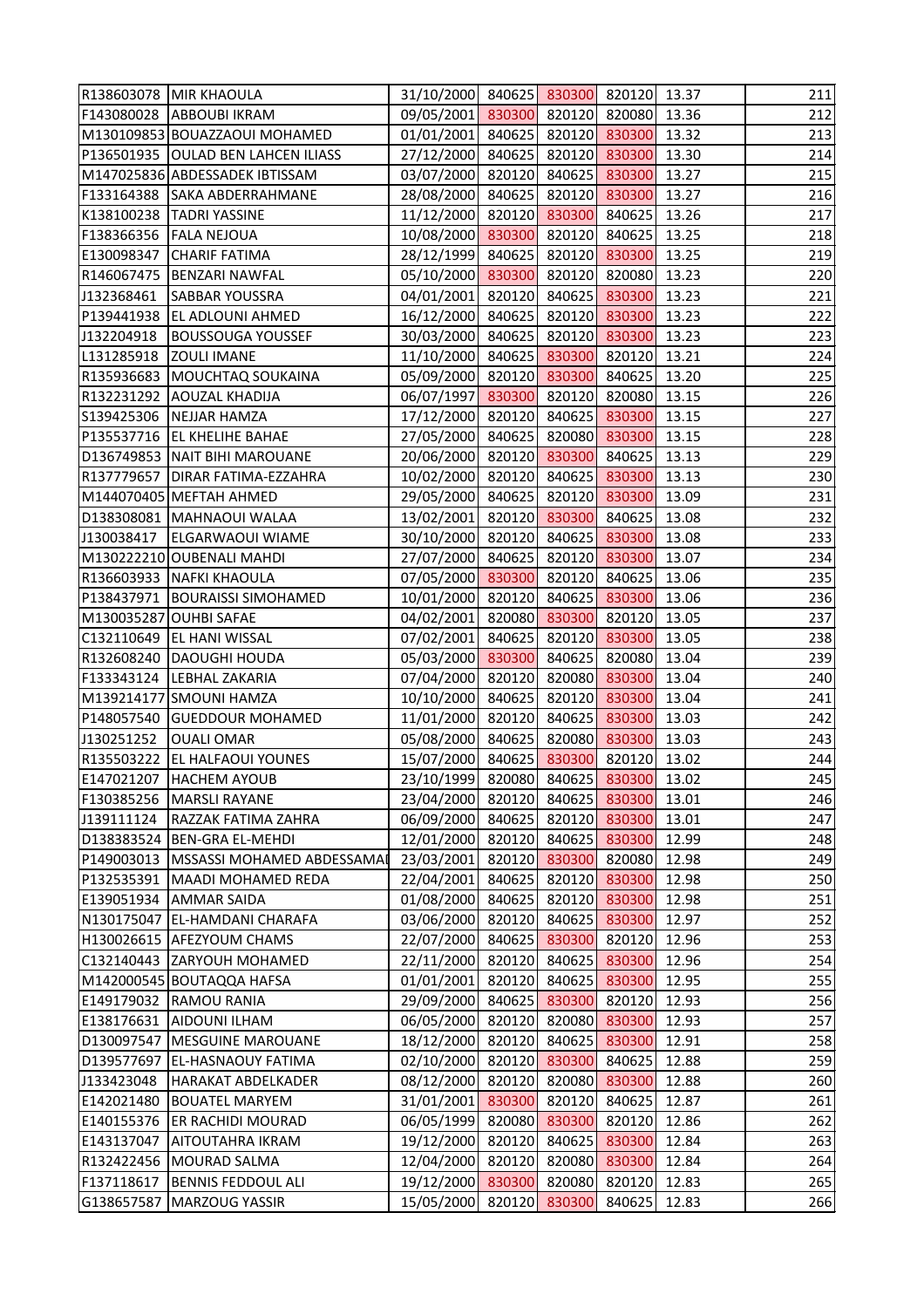| 30/07/2000 820120 830300 840625 12.81<br>M139463232 BENSLIMANE MAROUA<br>16/02/2001 820080 830300 820120 12.80<br>R142015905 AMROUN ZAKARIAE<br>02/07/2000 820120 830300 840625<br>R149009505 CHIKIR OUMAIMA<br>12.80<br>04/08/2000 840625 820120 830300<br>M138199129 KRAMI TAHA<br>12.79<br>14/10/2000 840625 820120 830300<br>G134522598  TAGHZOULTI MANAL<br>12.79<br>10/12/1999 820120 840625 830300<br>D140013711 ADERDOUR RAJA<br>12.77<br>29/05/2000 830300 820120 840625<br>12.76<br>R130100160 HOUSNI SALMA<br>H130017054 EL MARSSI YOUSSEF<br>19/07/2000 820120 830300 840625<br>12.75<br>19/08/2000 820120 840625 830300<br>E147179015 SOUID AHMED AHLAM<br>12.74<br>20/11/2000 830300 820120 820080<br>12.73<br>J133498966 ATTO HIBA<br>16/05/2000 820120 840625 830300<br>R130186867 ALLALI HOURIA<br>12.73<br>09/10/2000 820120 820080 830300<br>M132132055 AIT OUASAGOU ILIAS<br>12.73<br>15/07/1999 830300 820120 820080<br>E149031368 CHEMRAH HAFSSA<br>12.71<br>P120057649  BEN ABDELLAH SOUAD<br>12/11/1999 820120 830300 840625<br>12.71<br>09/08/2000 820120 840625 830300<br>12.68<br>D140041888 ELHODYFY FATIMA<br>13/02/2000 840625 820120 830300<br>12.68<br>G133615715   BENBARKA IYSSA<br>09/07/2000 840625 820120 830300<br>M120083667 MEZDI WISSAL<br>12.68<br>05/05/2000 820120 830300 840625<br>G145010514 ETTALIB OMAIMA<br>12.65<br>12/06/2000 840625 820120 830300<br>E130133356 BZIOUA SIHAM<br>12.65<br>24/03/2001 830300 820120 840625<br>H130215453 MEHDAOUI HAFSA<br>12.63<br>12/10/2000 820120 830300 840625<br>D138784913   MOUISSET WIAME<br>12.63<br>22/08/2000 820120 840625 830300<br>J130477883   BELEJTIT SALMA<br>12.62<br>09/03/2000 820120 840625 830300<br>12.62<br>M138420981 HAMEDOUN MOHAMED<br>01/03/2000 820120 840625 830300<br>R130269724   BALLAOUI SALMA<br>12.61<br>15/07/2000 830300 840625 820080<br>D133881086 ELKIHAL BOUCHRA<br>12.60<br>28/02/2001 830300 840625 820080<br>M130536976 EL HMAMI YOUSRA<br>12.59<br>02/03/2000 840625 830300 820120<br>D134335913   BENTALEB HICHAM<br>12.59<br>02/10/2000 820120 830300 840625<br>P131497804 HALIM YASSINE<br>12.57<br>23/01/2001 820120 830300 840625<br>F139107922 BELKACEM FATINE<br>12.57<br>04/02/2000 840625 830300 820120 12.57<br>N136310689  TOUTANE ABDELLAH<br>12/02/2001 830300 840625 820080 12.53<br>R130136878 HAMMOUCHI MARIAM<br>21/08/2000 830300 840625 820080<br>E140021409<br><b>BAABOUCHI SALMA</b><br>12.52<br>J135096891<br>11/09/2000 820120 840625 830300<br><b>AGBANI DOUAA</b><br>12.52<br>13/07/2000 820120 830300<br>R134590655   FAKHIR MOHAMMED<br>820080<br>12.51<br>R131462336 ABDERRAZIK HIND<br>07/10/2000 820120 830300<br>820080<br>12.49<br>05/07/2000 840625 820120 830300<br>12.48<br>E134090792 ZERKI YASSIN<br>27/02/2001 830300<br>820120<br>D134807276 EL HADDAD YASSINE<br>840625<br>12.47<br>27/03/2000 820120 840625<br>830300<br>P133458942   BAKKALI MOHAMED AMINE<br>12.47<br>16/06/2000 820120 840625<br>830300<br>K137315223 ETTALBI FATIMA- EZZAHRA<br>12.47<br>02/01/2001 820120 830300<br>R135406322 ENNABIH BASSAM<br>820080<br>12.46<br>01/08/1999 820120 840625<br>830300<br>N135334942 HAYANI KAOUTAR<br>12.46<br>02/10/2000 830300 820120<br>M131527559 OURAHMA YOUNES<br>840625<br>12.44<br>13/03/2000 840625<br>M133535809 LAADIM FATIMA-ZAHRAE<br>830300<br>820120<br>12.44<br>14/03/1999 820120<br>830300<br>J133108967<br>840625<br>12.41<br>HADDAQ AYMAN<br>07/06/2000 840625<br>820120<br>830300<br>E147138068<br><b>DADSI EL MEHDI</b><br>12.40<br>06/11/2000 830300 820080<br>E140088063<br>MAHRAR IKHLASS<br>840625<br>12.37<br>12/10/2000 840625 820120<br>830300<br>12.36<br>J132407815<br><b>ELBOUCHTAOUI CHAIMAE</b><br>04/06/1999 820120 840625<br>830300<br>M133198657 BALLOUK OUSSAMA<br>12.34<br>C138112346 KHALDOUNI MOHAMMED<br>03/01/2001<br>820120<br>840625<br>830300<br>12.34<br>01/07/2000 840625<br>820120<br>830300<br>J142035360<br><b>ZOUHIR OUMAYMA</b><br>12.31<br>M135521700 ABDESSALAMI HIBA<br>30/11/2000 820080<br>830300<br>820120<br>12.29<br>R130552049  IDHMIDA SAMIA<br>20/11/2000 840625<br>830300<br>820120<br>12.29<br>24/01/1999 820120<br>830300<br>J133403090<br><b>NAIT LHAJ IKRAM</b><br>840625<br>12.29<br>30/04/2000<br>830300<br>G137510698 EL FEKKI MANAL<br>820120<br>840625<br>12.28<br>D136164655 EL FARISSI ZINEB<br>17/05/2000<br>820120<br>840625<br>830300<br>12.28 | N137272102 BEN KHAJJI AMAL | 28/12/1999 830300 840625 820120 12.82 |  |  | 267 |
|----------------------------------------------------------------------------------------------------------------------------------------------------------------------------------------------------------------------------------------------------------------------------------------------------------------------------------------------------------------------------------------------------------------------------------------------------------------------------------------------------------------------------------------------------------------------------------------------------------------------------------------------------------------------------------------------------------------------------------------------------------------------------------------------------------------------------------------------------------------------------------------------------------------------------------------------------------------------------------------------------------------------------------------------------------------------------------------------------------------------------------------------------------------------------------------------------------------------------------------------------------------------------------------------------------------------------------------------------------------------------------------------------------------------------------------------------------------------------------------------------------------------------------------------------------------------------------------------------------------------------------------------------------------------------------------------------------------------------------------------------------------------------------------------------------------------------------------------------------------------------------------------------------------------------------------------------------------------------------------------------------------------------------------------------------------------------------------------------------------------------------------------------------------------------------------------------------------------------------------------------------------------------------------------------------------------------------------------------------------------------------------------------------------------------------------------------------------------------------------------------------------------------------------------------------------------------------------------------------------------------------------------------------------------------------------------------------------------------------------------------------------------------------------------------------------------------------------------------------------------------------------------------------------------------------------------------------------------------------------------------------------------------------------------------------------------------------------------------------------------------------------------------------------------------------------------------------------------------------------------------------------------------------------------------------------------------------------------------------------------------------------------------------------------------------------------------------------------------------------------------------------------------------------------------------------------------------------------------------------------------------------------------------------------------------------------------------------------------------------------------------------------------------------------------------------------------------------------------------------------------------------------------------------------------------------------------------------------------------------------------------------------------------------------------------------------------------------------------------------------------------------------------------------------------------------------------------------------------------------------------------------------------------------------------------------------------------------------------------------------------------------------------------------|----------------------------|---------------------------------------|--|--|-----|
|                                                                                                                                                                                                                                                                                                                                                                                                                                                                                                                                                                                                                                                                                                                                                                                                                                                                                                                                                                                                                                                                                                                                                                                                                                                                                                                                                                                                                                                                                                                                                                                                                                                                                                                                                                                                                                                                                                                                                                                                                                                                                                                                                                                                                                                                                                                                                                                                                                                                                                                                                                                                                                                                                                                                                                                                                                                                                                                                                                                                                                                                                                                                                                                                                                                                                                                                                                                                                                                                                                                                                                                                                                                                                                                                                                                                                                                                                                                                                                                                                                                                                                                                                                                                                                                                                                                                                                                                                |                            |                                       |  |  | 268 |
| 270<br>271<br>272<br>273<br>274<br>275<br>276<br>277<br>278<br>279<br>280<br>281<br>282<br>283<br>284<br>285<br>286<br>287<br>288<br>289<br>290<br>291<br>292<br>293<br>294<br>295<br>296<br>297<br>298<br>299<br>300<br>301<br>302<br>303<br>304<br>305<br>306<br>307<br>308<br>309<br>310<br>311<br>312<br>313<br>314<br>315<br>316<br>317<br>318<br>319<br>320<br>321<br>322                                                                                                                                                                                                                                                                                                                                                                                                                                                                                                                                                                                                                                                                                                                                                                                                                                                                                                                                                                                                                                                                                                                                                                                                                                                                                                                                                                                                                                                                                                                                                                                                                                                                                                                                                                                                                                                                                                                                                                                                                                                                                                                                                                                                                                                                                                                                                                                                                                                                                                                                                                                                                                                                                                                                                                                                                                                                                                                                                                                                                                                                                                                                                                                                                                                                                                                                                                                                                                                                                                                                                                                                                                                                                                                                                                                                                                                                                                                                                                                                                                |                            |                                       |  |  | 269 |
|                                                                                                                                                                                                                                                                                                                                                                                                                                                                                                                                                                                                                                                                                                                                                                                                                                                                                                                                                                                                                                                                                                                                                                                                                                                                                                                                                                                                                                                                                                                                                                                                                                                                                                                                                                                                                                                                                                                                                                                                                                                                                                                                                                                                                                                                                                                                                                                                                                                                                                                                                                                                                                                                                                                                                                                                                                                                                                                                                                                                                                                                                                                                                                                                                                                                                                                                                                                                                                                                                                                                                                                                                                                                                                                                                                                                                                                                                                                                                                                                                                                                                                                                                                                                                                                                                                                                                                                                                |                            |                                       |  |  |     |
|                                                                                                                                                                                                                                                                                                                                                                                                                                                                                                                                                                                                                                                                                                                                                                                                                                                                                                                                                                                                                                                                                                                                                                                                                                                                                                                                                                                                                                                                                                                                                                                                                                                                                                                                                                                                                                                                                                                                                                                                                                                                                                                                                                                                                                                                                                                                                                                                                                                                                                                                                                                                                                                                                                                                                                                                                                                                                                                                                                                                                                                                                                                                                                                                                                                                                                                                                                                                                                                                                                                                                                                                                                                                                                                                                                                                                                                                                                                                                                                                                                                                                                                                                                                                                                                                                                                                                                                                                |                            |                                       |  |  |     |
|                                                                                                                                                                                                                                                                                                                                                                                                                                                                                                                                                                                                                                                                                                                                                                                                                                                                                                                                                                                                                                                                                                                                                                                                                                                                                                                                                                                                                                                                                                                                                                                                                                                                                                                                                                                                                                                                                                                                                                                                                                                                                                                                                                                                                                                                                                                                                                                                                                                                                                                                                                                                                                                                                                                                                                                                                                                                                                                                                                                                                                                                                                                                                                                                                                                                                                                                                                                                                                                                                                                                                                                                                                                                                                                                                                                                                                                                                                                                                                                                                                                                                                                                                                                                                                                                                                                                                                                                                |                            |                                       |  |  |     |
|                                                                                                                                                                                                                                                                                                                                                                                                                                                                                                                                                                                                                                                                                                                                                                                                                                                                                                                                                                                                                                                                                                                                                                                                                                                                                                                                                                                                                                                                                                                                                                                                                                                                                                                                                                                                                                                                                                                                                                                                                                                                                                                                                                                                                                                                                                                                                                                                                                                                                                                                                                                                                                                                                                                                                                                                                                                                                                                                                                                                                                                                                                                                                                                                                                                                                                                                                                                                                                                                                                                                                                                                                                                                                                                                                                                                                                                                                                                                                                                                                                                                                                                                                                                                                                                                                                                                                                                                                |                            |                                       |  |  |     |
|                                                                                                                                                                                                                                                                                                                                                                                                                                                                                                                                                                                                                                                                                                                                                                                                                                                                                                                                                                                                                                                                                                                                                                                                                                                                                                                                                                                                                                                                                                                                                                                                                                                                                                                                                                                                                                                                                                                                                                                                                                                                                                                                                                                                                                                                                                                                                                                                                                                                                                                                                                                                                                                                                                                                                                                                                                                                                                                                                                                                                                                                                                                                                                                                                                                                                                                                                                                                                                                                                                                                                                                                                                                                                                                                                                                                                                                                                                                                                                                                                                                                                                                                                                                                                                                                                                                                                                                                                |                            |                                       |  |  |     |
|                                                                                                                                                                                                                                                                                                                                                                                                                                                                                                                                                                                                                                                                                                                                                                                                                                                                                                                                                                                                                                                                                                                                                                                                                                                                                                                                                                                                                                                                                                                                                                                                                                                                                                                                                                                                                                                                                                                                                                                                                                                                                                                                                                                                                                                                                                                                                                                                                                                                                                                                                                                                                                                                                                                                                                                                                                                                                                                                                                                                                                                                                                                                                                                                                                                                                                                                                                                                                                                                                                                                                                                                                                                                                                                                                                                                                                                                                                                                                                                                                                                                                                                                                                                                                                                                                                                                                                                                                |                            |                                       |  |  |     |
|                                                                                                                                                                                                                                                                                                                                                                                                                                                                                                                                                                                                                                                                                                                                                                                                                                                                                                                                                                                                                                                                                                                                                                                                                                                                                                                                                                                                                                                                                                                                                                                                                                                                                                                                                                                                                                                                                                                                                                                                                                                                                                                                                                                                                                                                                                                                                                                                                                                                                                                                                                                                                                                                                                                                                                                                                                                                                                                                                                                                                                                                                                                                                                                                                                                                                                                                                                                                                                                                                                                                                                                                                                                                                                                                                                                                                                                                                                                                                                                                                                                                                                                                                                                                                                                                                                                                                                                                                |                            |                                       |  |  |     |
|                                                                                                                                                                                                                                                                                                                                                                                                                                                                                                                                                                                                                                                                                                                                                                                                                                                                                                                                                                                                                                                                                                                                                                                                                                                                                                                                                                                                                                                                                                                                                                                                                                                                                                                                                                                                                                                                                                                                                                                                                                                                                                                                                                                                                                                                                                                                                                                                                                                                                                                                                                                                                                                                                                                                                                                                                                                                                                                                                                                                                                                                                                                                                                                                                                                                                                                                                                                                                                                                                                                                                                                                                                                                                                                                                                                                                                                                                                                                                                                                                                                                                                                                                                                                                                                                                                                                                                                                                |                            |                                       |  |  |     |
|                                                                                                                                                                                                                                                                                                                                                                                                                                                                                                                                                                                                                                                                                                                                                                                                                                                                                                                                                                                                                                                                                                                                                                                                                                                                                                                                                                                                                                                                                                                                                                                                                                                                                                                                                                                                                                                                                                                                                                                                                                                                                                                                                                                                                                                                                                                                                                                                                                                                                                                                                                                                                                                                                                                                                                                                                                                                                                                                                                                                                                                                                                                                                                                                                                                                                                                                                                                                                                                                                                                                                                                                                                                                                                                                                                                                                                                                                                                                                                                                                                                                                                                                                                                                                                                                                                                                                                                                                |                            |                                       |  |  |     |
|                                                                                                                                                                                                                                                                                                                                                                                                                                                                                                                                                                                                                                                                                                                                                                                                                                                                                                                                                                                                                                                                                                                                                                                                                                                                                                                                                                                                                                                                                                                                                                                                                                                                                                                                                                                                                                                                                                                                                                                                                                                                                                                                                                                                                                                                                                                                                                                                                                                                                                                                                                                                                                                                                                                                                                                                                                                                                                                                                                                                                                                                                                                                                                                                                                                                                                                                                                                                                                                                                                                                                                                                                                                                                                                                                                                                                                                                                                                                                                                                                                                                                                                                                                                                                                                                                                                                                                                                                |                            |                                       |  |  |     |
|                                                                                                                                                                                                                                                                                                                                                                                                                                                                                                                                                                                                                                                                                                                                                                                                                                                                                                                                                                                                                                                                                                                                                                                                                                                                                                                                                                                                                                                                                                                                                                                                                                                                                                                                                                                                                                                                                                                                                                                                                                                                                                                                                                                                                                                                                                                                                                                                                                                                                                                                                                                                                                                                                                                                                                                                                                                                                                                                                                                                                                                                                                                                                                                                                                                                                                                                                                                                                                                                                                                                                                                                                                                                                                                                                                                                                                                                                                                                                                                                                                                                                                                                                                                                                                                                                                                                                                                                                |                            |                                       |  |  |     |
|                                                                                                                                                                                                                                                                                                                                                                                                                                                                                                                                                                                                                                                                                                                                                                                                                                                                                                                                                                                                                                                                                                                                                                                                                                                                                                                                                                                                                                                                                                                                                                                                                                                                                                                                                                                                                                                                                                                                                                                                                                                                                                                                                                                                                                                                                                                                                                                                                                                                                                                                                                                                                                                                                                                                                                                                                                                                                                                                                                                                                                                                                                                                                                                                                                                                                                                                                                                                                                                                                                                                                                                                                                                                                                                                                                                                                                                                                                                                                                                                                                                                                                                                                                                                                                                                                                                                                                                                                |                            |                                       |  |  |     |
|                                                                                                                                                                                                                                                                                                                                                                                                                                                                                                                                                                                                                                                                                                                                                                                                                                                                                                                                                                                                                                                                                                                                                                                                                                                                                                                                                                                                                                                                                                                                                                                                                                                                                                                                                                                                                                                                                                                                                                                                                                                                                                                                                                                                                                                                                                                                                                                                                                                                                                                                                                                                                                                                                                                                                                                                                                                                                                                                                                                                                                                                                                                                                                                                                                                                                                                                                                                                                                                                                                                                                                                                                                                                                                                                                                                                                                                                                                                                                                                                                                                                                                                                                                                                                                                                                                                                                                                                                |                            |                                       |  |  |     |
|                                                                                                                                                                                                                                                                                                                                                                                                                                                                                                                                                                                                                                                                                                                                                                                                                                                                                                                                                                                                                                                                                                                                                                                                                                                                                                                                                                                                                                                                                                                                                                                                                                                                                                                                                                                                                                                                                                                                                                                                                                                                                                                                                                                                                                                                                                                                                                                                                                                                                                                                                                                                                                                                                                                                                                                                                                                                                                                                                                                                                                                                                                                                                                                                                                                                                                                                                                                                                                                                                                                                                                                                                                                                                                                                                                                                                                                                                                                                                                                                                                                                                                                                                                                                                                                                                                                                                                                                                |                            |                                       |  |  |     |
|                                                                                                                                                                                                                                                                                                                                                                                                                                                                                                                                                                                                                                                                                                                                                                                                                                                                                                                                                                                                                                                                                                                                                                                                                                                                                                                                                                                                                                                                                                                                                                                                                                                                                                                                                                                                                                                                                                                                                                                                                                                                                                                                                                                                                                                                                                                                                                                                                                                                                                                                                                                                                                                                                                                                                                                                                                                                                                                                                                                                                                                                                                                                                                                                                                                                                                                                                                                                                                                                                                                                                                                                                                                                                                                                                                                                                                                                                                                                                                                                                                                                                                                                                                                                                                                                                                                                                                                                                |                            |                                       |  |  |     |
|                                                                                                                                                                                                                                                                                                                                                                                                                                                                                                                                                                                                                                                                                                                                                                                                                                                                                                                                                                                                                                                                                                                                                                                                                                                                                                                                                                                                                                                                                                                                                                                                                                                                                                                                                                                                                                                                                                                                                                                                                                                                                                                                                                                                                                                                                                                                                                                                                                                                                                                                                                                                                                                                                                                                                                                                                                                                                                                                                                                                                                                                                                                                                                                                                                                                                                                                                                                                                                                                                                                                                                                                                                                                                                                                                                                                                                                                                                                                                                                                                                                                                                                                                                                                                                                                                                                                                                                                                |                            |                                       |  |  |     |
|                                                                                                                                                                                                                                                                                                                                                                                                                                                                                                                                                                                                                                                                                                                                                                                                                                                                                                                                                                                                                                                                                                                                                                                                                                                                                                                                                                                                                                                                                                                                                                                                                                                                                                                                                                                                                                                                                                                                                                                                                                                                                                                                                                                                                                                                                                                                                                                                                                                                                                                                                                                                                                                                                                                                                                                                                                                                                                                                                                                                                                                                                                                                                                                                                                                                                                                                                                                                                                                                                                                                                                                                                                                                                                                                                                                                                                                                                                                                                                                                                                                                                                                                                                                                                                                                                                                                                                                                                |                            |                                       |  |  |     |
|                                                                                                                                                                                                                                                                                                                                                                                                                                                                                                                                                                                                                                                                                                                                                                                                                                                                                                                                                                                                                                                                                                                                                                                                                                                                                                                                                                                                                                                                                                                                                                                                                                                                                                                                                                                                                                                                                                                                                                                                                                                                                                                                                                                                                                                                                                                                                                                                                                                                                                                                                                                                                                                                                                                                                                                                                                                                                                                                                                                                                                                                                                                                                                                                                                                                                                                                                                                                                                                                                                                                                                                                                                                                                                                                                                                                                                                                                                                                                                                                                                                                                                                                                                                                                                                                                                                                                                                                                |                            |                                       |  |  |     |
|                                                                                                                                                                                                                                                                                                                                                                                                                                                                                                                                                                                                                                                                                                                                                                                                                                                                                                                                                                                                                                                                                                                                                                                                                                                                                                                                                                                                                                                                                                                                                                                                                                                                                                                                                                                                                                                                                                                                                                                                                                                                                                                                                                                                                                                                                                                                                                                                                                                                                                                                                                                                                                                                                                                                                                                                                                                                                                                                                                                                                                                                                                                                                                                                                                                                                                                                                                                                                                                                                                                                                                                                                                                                                                                                                                                                                                                                                                                                                                                                                                                                                                                                                                                                                                                                                                                                                                                                                |                            |                                       |  |  |     |
|                                                                                                                                                                                                                                                                                                                                                                                                                                                                                                                                                                                                                                                                                                                                                                                                                                                                                                                                                                                                                                                                                                                                                                                                                                                                                                                                                                                                                                                                                                                                                                                                                                                                                                                                                                                                                                                                                                                                                                                                                                                                                                                                                                                                                                                                                                                                                                                                                                                                                                                                                                                                                                                                                                                                                                                                                                                                                                                                                                                                                                                                                                                                                                                                                                                                                                                                                                                                                                                                                                                                                                                                                                                                                                                                                                                                                                                                                                                                                                                                                                                                                                                                                                                                                                                                                                                                                                                                                |                            |                                       |  |  |     |
|                                                                                                                                                                                                                                                                                                                                                                                                                                                                                                                                                                                                                                                                                                                                                                                                                                                                                                                                                                                                                                                                                                                                                                                                                                                                                                                                                                                                                                                                                                                                                                                                                                                                                                                                                                                                                                                                                                                                                                                                                                                                                                                                                                                                                                                                                                                                                                                                                                                                                                                                                                                                                                                                                                                                                                                                                                                                                                                                                                                                                                                                                                                                                                                                                                                                                                                                                                                                                                                                                                                                                                                                                                                                                                                                                                                                                                                                                                                                                                                                                                                                                                                                                                                                                                                                                                                                                                                                                |                            |                                       |  |  |     |
|                                                                                                                                                                                                                                                                                                                                                                                                                                                                                                                                                                                                                                                                                                                                                                                                                                                                                                                                                                                                                                                                                                                                                                                                                                                                                                                                                                                                                                                                                                                                                                                                                                                                                                                                                                                                                                                                                                                                                                                                                                                                                                                                                                                                                                                                                                                                                                                                                                                                                                                                                                                                                                                                                                                                                                                                                                                                                                                                                                                                                                                                                                                                                                                                                                                                                                                                                                                                                                                                                                                                                                                                                                                                                                                                                                                                                                                                                                                                                                                                                                                                                                                                                                                                                                                                                                                                                                                                                |                            |                                       |  |  |     |
|                                                                                                                                                                                                                                                                                                                                                                                                                                                                                                                                                                                                                                                                                                                                                                                                                                                                                                                                                                                                                                                                                                                                                                                                                                                                                                                                                                                                                                                                                                                                                                                                                                                                                                                                                                                                                                                                                                                                                                                                                                                                                                                                                                                                                                                                                                                                                                                                                                                                                                                                                                                                                                                                                                                                                                                                                                                                                                                                                                                                                                                                                                                                                                                                                                                                                                                                                                                                                                                                                                                                                                                                                                                                                                                                                                                                                                                                                                                                                                                                                                                                                                                                                                                                                                                                                                                                                                                                                |                            |                                       |  |  |     |
|                                                                                                                                                                                                                                                                                                                                                                                                                                                                                                                                                                                                                                                                                                                                                                                                                                                                                                                                                                                                                                                                                                                                                                                                                                                                                                                                                                                                                                                                                                                                                                                                                                                                                                                                                                                                                                                                                                                                                                                                                                                                                                                                                                                                                                                                                                                                                                                                                                                                                                                                                                                                                                                                                                                                                                                                                                                                                                                                                                                                                                                                                                                                                                                                                                                                                                                                                                                                                                                                                                                                                                                                                                                                                                                                                                                                                                                                                                                                                                                                                                                                                                                                                                                                                                                                                                                                                                                                                |                            |                                       |  |  |     |
|                                                                                                                                                                                                                                                                                                                                                                                                                                                                                                                                                                                                                                                                                                                                                                                                                                                                                                                                                                                                                                                                                                                                                                                                                                                                                                                                                                                                                                                                                                                                                                                                                                                                                                                                                                                                                                                                                                                                                                                                                                                                                                                                                                                                                                                                                                                                                                                                                                                                                                                                                                                                                                                                                                                                                                                                                                                                                                                                                                                                                                                                                                                                                                                                                                                                                                                                                                                                                                                                                                                                                                                                                                                                                                                                                                                                                                                                                                                                                                                                                                                                                                                                                                                                                                                                                                                                                                                                                |                            |                                       |  |  |     |
|                                                                                                                                                                                                                                                                                                                                                                                                                                                                                                                                                                                                                                                                                                                                                                                                                                                                                                                                                                                                                                                                                                                                                                                                                                                                                                                                                                                                                                                                                                                                                                                                                                                                                                                                                                                                                                                                                                                                                                                                                                                                                                                                                                                                                                                                                                                                                                                                                                                                                                                                                                                                                                                                                                                                                                                                                                                                                                                                                                                                                                                                                                                                                                                                                                                                                                                                                                                                                                                                                                                                                                                                                                                                                                                                                                                                                                                                                                                                                                                                                                                                                                                                                                                                                                                                                                                                                                                                                |                            |                                       |  |  |     |
|                                                                                                                                                                                                                                                                                                                                                                                                                                                                                                                                                                                                                                                                                                                                                                                                                                                                                                                                                                                                                                                                                                                                                                                                                                                                                                                                                                                                                                                                                                                                                                                                                                                                                                                                                                                                                                                                                                                                                                                                                                                                                                                                                                                                                                                                                                                                                                                                                                                                                                                                                                                                                                                                                                                                                                                                                                                                                                                                                                                                                                                                                                                                                                                                                                                                                                                                                                                                                                                                                                                                                                                                                                                                                                                                                                                                                                                                                                                                                                                                                                                                                                                                                                                                                                                                                                                                                                                                                |                            |                                       |  |  |     |
|                                                                                                                                                                                                                                                                                                                                                                                                                                                                                                                                                                                                                                                                                                                                                                                                                                                                                                                                                                                                                                                                                                                                                                                                                                                                                                                                                                                                                                                                                                                                                                                                                                                                                                                                                                                                                                                                                                                                                                                                                                                                                                                                                                                                                                                                                                                                                                                                                                                                                                                                                                                                                                                                                                                                                                                                                                                                                                                                                                                                                                                                                                                                                                                                                                                                                                                                                                                                                                                                                                                                                                                                                                                                                                                                                                                                                                                                                                                                                                                                                                                                                                                                                                                                                                                                                                                                                                                                                |                            |                                       |  |  |     |
|                                                                                                                                                                                                                                                                                                                                                                                                                                                                                                                                                                                                                                                                                                                                                                                                                                                                                                                                                                                                                                                                                                                                                                                                                                                                                                                                                                                                                                                                                                                                                                                                                                                                                                                                                                                                                                                                                                                                                                                                                                                                                                                                                                                                                                                                                                                                                                                                                                                                                                                                                                                                                                                                                                                                                                                                                                                                                                                                                                                                                                                                                                                                                                                                                                                                                                                                                                                                                                                                                                                                                                                                                                                                                                                                                                                                                                                                                                                                                                                                                                                                                                                                                                                                                                                                                                                                                                                                                |                            |                                       |  |  |     |
|                                                                                                                                                                                                                                                                                                                                                                                                                                                                                                                                                                                                                                                                                                                                                                                                                                                                                                                                                                                                                                                                                                                                                                                                                                                                                                                                                                                                                                                                                                                                                                                                                                                                                                                                                                                                                                                                                                                                                                                                                                                                                                                                                                                                                                                                                                                                                                                                                                                                                                                                                                                                                                                                                                                                                                                                                                                                                                                                                                                                                                                                                                                                                                                                                                                                                                                                                                                                                                                                                                                                                                                                                                                                                                                                                                                                                                                                                                                                                                                                                                                                                                                                                                                                                                                                                                                                                                                                                |                            |                                       |  |  |     |
|                                                                                                                                                                                                                                                                                                                                                                                                                                                                                                                                                                                                                                                                                                                                                                                                                                                                                                                                                                                                                                                                                                                                                                                                                                                                                                                                                                                                                                                                                                                                                                                                                                                                                                                                                                                                                                                                                                                                                                                                                                                                                                                                                                                                                                                                                                                                                                                                                                                                                                                                                                                                                                                                                                                                                                                                                                                                                                                                                                                                                                                                                                                                                                                                                                                                                                                                                                                                                                                                                                                                                                                                                                                                                                                                                                                                                                                                                                                                                                                                                                                                                                                                                                                                                                                                                                                                                                                                                |                            |                                       |  |  |     |
|                                                                                                                                                                                                                                                                                                                                                                                                                                                                                                                                                                                                                                                                                                                                                                                                                                                                                                                                                                                                                                                                                                                                                                                                                                                                                                                                                                                                                                                                                                                                                                                                                                                                                                                                                                                                                                                                                                                                                                                                                                                                                                                                                                                                                                                                                                                                                                                                                                                                                                                                                                                                                                                                                                                                                                                                                                                                                                                                                                                                                                                                                                                                                                                                                                                                                                                                                                                                                                                                                                                                                                                                                                                                                                                                                                                                                                                                                                                                                                                                                                                                                                                                                                                                                                                                                                                                                                                                                |                            |                                       |  |  |     |
|                                                                                                                                                                                                                                                                                                                                                                                                                                                                                                                                                                                                                                                                                                                                                                                                                                                                                                                                                                                                                                                                                                                                                                                                                                                                                                                                                                                                                                                                                                                                                                                                                                                                                                                                                                                                                                                                                                                                                                                                                                                                                                                                                                                                                                                                                                                                                                                                                                                                                                                                                                                                                                                                                                                                                                                                                                                                                                                                                                                                                                                                                                                                                                                                                                                                                                                                                                                                                                                                                                                                                                                                                                                                                                                                                                                                                                                                                                                                                                                                                                                                                                                                                                                                                                                                                                                                                                                                                |                            |                                       |  |  |     |
|                                                                                                                                                                                                                                                                                                                                                                                                                                                                                                                                                                                                                                                                                                                                                                                                                                                                                                                                                                                                                                                                                                                                                                                                                                                                                                                                                                                                                                                                                                                                                                                                                                                                                                                                                                                                                                                                                                                                                                                                                                                                                                                                                                                                                                                                                                                                                                                                                                                                                                                                                                                                                                                                                                                                                                                                                                                                                                                                                                                                                                                                                                                                                                                                                                                                                                                                                                                                                                                                                                                                                                                                                                                                                                                                                                                                                                                                                                                                                                                                                                                                                                                                                                                                                                                                                                                                                                                                                |                            |                                       |  |  |     |
|                                                                                                                                                                                                                                                                                                                                                                                                                                                                                                                                                                                                                                                                                                                                                                                                                                                                                                                                                                                                                                                                                                                                                                                                                                                                                                                                                                                                                                                                                                                                                                                                                                                                                                                                                                                                                                                                                                                                                                                                                                                                                                                                                                                                                                                                                                                                                                                                                                                                                                                                                                                                                                                                                                                                                                                                                                                                                                                                                                                                                                                                                                                                                                                                                                                                                                                                                                                                                                                                                                                                                                                                                                                                                                                                                                                                                                                                                                                                                                                                                                                                                                                                                                                                                                                                                                                                                                                                                |                            |                                       |  |  |     |
|                                                                                                                                                                                                                                                                                                                                                                                                                                                                                                                                                                                                                                                                                                                                                                                                                                                                                                                                                                                                                                                                                                                                                                                                                                                                                                                                                                                                                                                                                                                                                                                                                                                                                                                                                                                                                                                                                                                                                                                                                                                                                                                                                                                                                                                                                                                                                                                                                                                                                                                                                                                                                                                                                                                                                                                                                                                                                                                                                                                                                                                                                                                                                                                                                                                                                                                                                                                                                                                                                                                                                                                                                                                                                                                                                                                                                                                                                                                                                                                                                                                                                                                                                                                                                                                                                                                                                                                                                |                            |                                       |  |  |     |
|                                                                                                                                                                                                                                                                                                                                                                                                                                                                                                                                                                                                                                                                                                                                                                                                                                                                                                                                                                                                                                                                                                                                                                                                                                                                                                                                                                                                                                                                                                                                                                                                                                                                                                                                                                                                                                                                                                                                                                                                                                                                                                                                                                                                                                                                                                                                                                                                                                                                                                                                                                                                                                                                                                                                                                                                                                                                                                                                                                                                                                                                                                                                                                                                                                                                                                                                                                                                                                                                                                                                                                                                                                                                                                                                                                                                                                                                                                                                                                                                                                                                                                                                                                                                                                                                                                                                                                                                                |                            |                                       |  |  |     |
|                                                                                                                                                                                                                                                                                                                                                                                                                                                                                                                                                                                                                                                                                                                                                                                                                                                                                                                                                                                                                                                                                                                                                                                                                                                                                                                                                                                                                                                                                                                                                                                                                                                                                                                                                                                                                                                                                                                                                                                                                                                                                                                                                                                                                                                                                                                                                                                                                                                                                                                                                                                                                                                                                                                                                                                                                                                                                                                                                                                                                                                                                                                                                                                                                                                                                                                                                                                                                                                                                                                                                                                                                                                                                                                                                                                                                                                                                                                                                                                                                                                                                                                                                                                                                                                                                                                                                                                                                |                            |                                       |  |  |     |
|                                                                                                                                                                                                                                                                                                                                                                                                                                                                                                                                                                                                                                                                                                                                                                                                                                                                                                                                                                                                                                                                                                                                                                                                                                                                                                                                                                                                                                                                                                                                                                                                                                                                                                                                                                                                                                                                                                                                                                                                                                                                                                                                                                                                                                                                                                                                                                                                                                                                                                                                                                                                                                                                                                                                                                                                                                                                                                                                                                                                                                                                                                                                                                                                                                                                                                                                                                                                                                                                                                                                                                                                                                                                                                                                                                                                                                                                                                                                                                                                                                                                                                                                                                                                                                                                                                                                                                                                                |                            |                                       |  |  |     |
|                                                                                                                                                                                                                                                                                                                                                                                                                                                                                                                                                                                                                                                                                                                                                                                                                                                                                                                                                                                                                                                                                                                                                                                                                                                                                                                                                                                                                                                                                                                                                                                                                                                                                                                                                                                                                                                                                                                                                                                                                                                                                                                                                                                                                                                                                                                                                                                                                                                                                                                                                                                                                                                                                                                                                                                                                                                                                                                                                                                                                                                                                                                                                                                                                                                                                                                                                                                                                                                                                                                                                                                                                                                                                                                                                                                                                                                                                                                                                                                                                                                                                                                                                                                                                                                                                                                                                                                                                |                            |                                       |  |  |     |
|                                                                                                                                                                                                                                                                                                                                                                                                                                                                                                                                                                                                                                                                                                                                                                                                                                                                                                                                                                                                                                                                                                                                                                                                                                                                                                                                                                                                                                                                                                                                                                                                                                                                                                                                                                                                                                                                                                                                                                                                                                                                                                                                                                                                                                                                                                                                                                                                                                                                                                                                                                                                                                                                                                                                                                                                                                                                                                                                                                                                                                                                                                                                                                                                                                                                                                                                                                                                                                                                                                                                                                                                                                                                                                                                                                                                                                                                                                                                                                                                                                                                                                                                                                                                                                                                                                                                                                                                                |                            |                                       |  |  |     |
|                                                                                                                                                                                                                                                                                                                                                                                                                                                                                                                                                                                                                                                                                                                                                                                                                                                                                                                                                                                                                                                                                                                                                                                                                                                                                                                                                                                                                                                                                                                                                                                                                                                                                                                                                                                                                                                                                                                                                                                                                                                                                                                                                                                                                                                                                                                                                                                                                                                                                                                                                                                                                                                                                                                                                                                                                                                                                                                                                                                                                                                                                                                                                                                                                                                                                                                                                                                                                                                                                                                                                                                                                                                                                                                                                                                                                                                                                                                                                                                                                                                                                                                                                                                                                                                                                                                                                                                                                |                            |                                       |  |  |     |
|                                                                                                                                                                                                                                                                                                                                                                                                                                                                                                                                                                                                                                                                                                                                                                                                                                                                                                                                                                                                                                                                                                                                                                                                                                                                                                                                                                                                                                                                                                                                                                                                                                                                                                                                                                                                                                                                                                                                                                                                                                                                                                                                                                                                                                                                                                                                                                                                                                                                                                                                                                                                                                                                                                                                                                                                                                                                                                                                                                                                                                                                                                                                                                                                                                                                                                                                                                                                                                                                                                                                                                                                                                                                                                                                                                                                                                                                                                                                                                                                                                                                                                                                                                                                                                                                                                                                                                                                                |                            |                                       |  |  |     |
|                                                                                                                                                                                                                                                                                                                                                                                                                                                                                                                                                                                                                                                                                                                                                                                                                                                                                                                                                                                                                                                                                                                                                                                                                                                                                                                                                                                                                                                                                                                                                                                                                                                                                                                                                                                                                                                                                                                                                                                                                                                                                                                                                                                                                                                                                                                                                                                                                                                                                                                                                                                                                                                                                                                                                                                                                                                                                                                                                                                                                                                                                                                                                                                                                                                                                                                                                                                                                                                                                                                                                                                                                                                                                                                                                                                                                                                                                                                                                                                                                                                                                                                                                                                                                                                                                                                                                                                                                |                            |                                       |  |  |     |
|                                                                                                                                                                                                                                                                                                                                                                                                                                                                                                                                                                                                                                                                                                                                                                                                                                                                                                                                                                                                                                                                                                                                                                                                                                                                                                                                                                                                                                                                                                                                                                                                                                                                                                                                                                                                                                                                                                                                                                                                                                                                                                                                                                                                                                                                                                                                                                                                                                                                                                                                                                                                                                                                                                                                                                                                                                                                                                                                                                                                                                                                                                                                                                                                                                                                                                                                                                                                                                                                                                                                                                                                                                                                                                                                                                                                                                                                                                                                                                                                                                                                                                                                                                                                                                                                                                                                                                                                                |                            |                                       |  |  |     |
|                                                                                                                                                                                                                                                                                                                                                                                                                                                                                                                                                                                                                                                                                                                                                                                                                                                                                                                                                                                                                                                                                                                                                                                                                                                                                                                                                                                                                                                                                                                                                                                                                                                                                                                                                                                                                                                                                                                                                                                                                                                                                                                                                                                                                                                                                                                                                                                                                                                                                                                                                                                                                                                                                                                                                                                                                                                                                                                                                                                                                                                                                                                                                                                                                                                                                                                                                                                                                                                                                                                                                                                                                                                                                                                                                                                                                                                                                                                                                                                                                                                                                                                                                                                                                                                                                                                                                                                                                |                            |                                       |  |  |     |
|                                                                                                                                                                                                                                                                                                                                                                                                                                                                                                                                                                                                                                                                                                                                                                                                                                                                                                                                                                                                                                                                                                                                                                                                                                                                                                                                                                                                                                                                                                                                                                                                                                                                                                                                                                                                                                                                                                                                                                                                                                                                                                                                                                                                                                                                                                                                                                                                                                                                                                                                                                                                                                                                                                                                                                                                                                                                                                                                                                                                                                                                                                                                                                                                                                                                                                                                                                                                                                                                                                                                                                                                                                                                                                                                                                                                                                                                                                                                                                                                                                                                                                                                                                                                                                                                                                                                                                                                                |                            |                                       |  |  |     |
|                                                                                                                                                                                                                                                                                                                                                                                                                                                                                                                                                                                                                                                                                                                                                                                                                                                                                                                                                                                                                                                                                                                                                                                                                                                                                                                                                                                                                                                                                                                                                                                                                                                                                                                                                                                                                                                                                                                                                                                                                                                                                                                                                                                                                                                                                                                                                                                                                                                                                                                                                                                                                                                                                                                                                                                                                                                                                                                                                                                                                                                                                                                                                                                                                                                                                                                                                                                                                                                                                                                                                                                                                                                                                                                                                                                                                                                                                                                                                                                                                                                                                                                                                                                                                                                                                                                                                                                                                |                            |                                       |  |  |     |
|                                                                                                                                                                                                                                                                                                                                                                                                                                                                                                                                                                                                                                                                                                                                                                                                                                                                                                                                                                                                                                                                                                                                                                                                                                                                                                                                                                                                                                                                                                                                                                                                                                                                                                                                                                                                                                                                                                                                                                                                                                                                                                                                                                                                                                                                                                                                                                                                                                                                                                                                                                                                                                                                                                                                                                                                                                                                                                                                                                                                                                                                                                                                                                                                                                                                                                                                                                                                                                                                                                                                                                                                                                                                                                                                                                                                                                                                                                                                                                                                                                                                                                                                                                                                                                                                                                                                                                                                                |                            |                                       |  |  |     |
|                                                                                                                                                                                                                                                                                                                                                                                                                                                                                                                                                                                                                                                                                                                                                                                                                                                                                                                                                                                                                                                                                                                                                                                                                                                                                                                                                                                                                                                                                                                                                                                                                                                                                                                                                                                                                                                                                                                                                                                                                                                                                                                                                                                                                                                                                                                                                                                                                                                                                                                                                                                                                                                                                                                                                                                                                                                                                                                                                                                                                                                                                                                                                                                                                                                                                                                                                                                                                                                                                                                                                                                                                                                                                                                                                                                                                                                                                                                                                                                                                                                                                                                                                                                                                                                                                                                                                                                                                |                            |                                       |  |  |     |
|                                                                                                                                                                                                                                                                                                                                                                                                                                                                                                                                                                                                                                                                                                                                                                                                                                                                                                                                                                                                                                                                                                                                                                                                                                                                                                                                                                                                                                                                                                                                                                                                                                                                                                                                                                                                                                                                                                                                                                                                                                                                                                                                                                                                                                                                                                                                                                                                                                                                                                                                                                                                                                                                                                                                                                                                                                                                                                                                                                                                                                                                                                                                                                                                                                                                                                                                                                                                                                                                                                                                                                                                                                                                                                                                                                                                                                                                                                                                                                                                                                                                                                                                                                                                                                                                                                                                                                                                                |                            |                                       |  |  |     |
|                                                                                                                                                                                                                                                                                                                                                                                                                                                                                                                                                                                                                                                                                                                                                                                                                                                                                                                                                                                                                                                                                                                                                                                                                                                                                                                                                                                                                                                                                                                                                                                                                                                                                                                                                                                                                                                                                                                                                                                                                                                                                                                                                                                                                                                                                                                                                                                                                                                                                                                                                                                                                                                                                                                                                                                                                                                                                                                                                                                                                                                                                                                                                                                                                                                                                                                                                                                                                                                                                                                                                                                                                                                                                                                                                                                                                                                                                                                                                                                                                                                                                                                                                                                                                                                                                                                                                                                                                |                            |                                       |  |  |     |
|                                                                                                                                                                                                                                                                                                                                                                                                                                                                                                                                                                                                                                                                                                                                                                                                                                                                                                                                                                                                                                                                                                                                                                                                                                                                                                                                                                                                                                                                                                                                                                                                                                                                                                                                                                                                                                                                                                                                                                                                                                                                                                                                                                                                                                                                                                                                                                                                                                                                                                                                                                                                                                                                                                                                                                                                                                                                                                                                                                                                                                                                                                                                                                                                                                                                                                                                                                                                                                                                                                                                                                                                                                                                                                                                                                                                                                                                                                                                                                                                                                                                                                                                                                                                                                                                                                                                                                                                                |                            |                                       |  |  |     |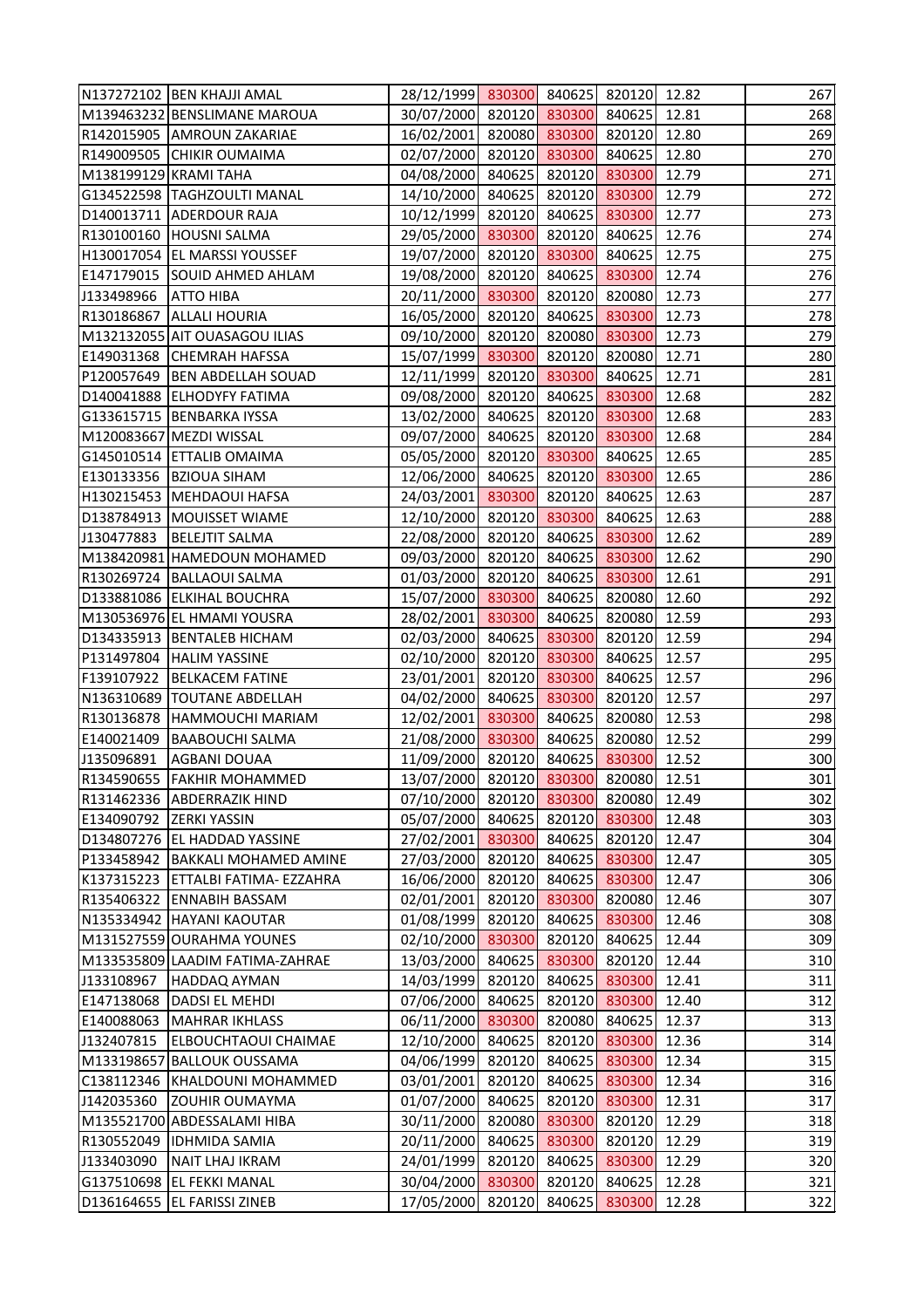|                          | R130018721 BOUKHSIME IBRAHIME        | 13/01/1999 840625 830300 820120 12.25 |        |        |       | 323 |
|--------------------------|--------------------------------------|---------------------------------------|--------|--------|-------|-----|
|                          | K138427041 BENKRARA SANAE            | 03/02/2001 830300 820120 840625       |        |        | 12.24 | 324 |
|                          | M139305959 HIDAOUY HOURIA            | 02/02/2000 820120 830300 840625       |        |        | 12.23 | 325 |
|                          | E143066044 CHARDI HAMZA              | 08/09/2000 820120 830300 840625       |        |        | 12.22 | 326 |
|                          | F136385374 ELHAMZA HOSNI             | 14/07/2000 830300 820080 820120       |        |        | 12.21 | 327 |
|                          | G138515051   AIT EL BERRAH KAWTAR    | 02/07/1999 820120 840625 830300       |        |        | 12.21 | 328 |
| R136317228   KAMILY AZIZ |                                      | 07/06/2000 840625 820080 830300       |        |        | 12.21 | 329 |
|                          | D132065805 ABAAMRANE SAFIA           | 26/04/2000 830300 820120 840625       |        |        | 12.20 | 330 |
|                          | K142028057   BOUZIANE FATIMA EZZAHRA | 26/10/2000 820120 840625 830300       |        |        | 12.20 | 331 |
|                          | R137229573 NAJJAR RIHAB              | 29/05/2000 820120 830300 840625       |        |        | 12.19 | 332 |
|                          | R130182505   MYLS YOUSSEF            | 06/10/2000 840625 830300 820120       |        |        | 12.19 | 333 |
| P133541898   RIFKI NIZAR |                                      | 08/01/2001 820120 840625 830300       |        |        | 12.18 | 334 |
|                          | D131621577 ABELCHAGUER AMINA         | 27/02/2000 840625 830300 820120       |        |        | 12.17 | 335 |
|                          | R139901142 CHEFFAJ ZAKARIA           | 03/03/2000 840625 820120 830300       |        |        | 12.16 | 336 |
| J130011096               | <b>EL MAHRI HAFSA</b>                | 27/10/1999 820120 830300 820080       |        |        | 12.12 | 337 |
|                          | C138055324 EL YOUSSOUFI SAFAA        | 28/02/2001 820120 830300 840625       |        |        | 12.12 | 338 |
|                          | H134288685 OUEZGHARI LAYLA           | 06/12/2000 840625 830300 820120       |        |        | 12.11 | 339 |
|                          | E144178960 RAHMOUN SAAD              | 02/08/2000 820080 820120 830300       |        |        | 12.11 | 340 |
| S135031629               | <b>ESSAKAKI AYMANE</b>               | 01/10/2000 820120 840625 830300       |        |        | 12.11 | 341 |
|                          | P144050819 SAADAN CHADI              | 17/04/2001 820120 840625 830300       |        |        | 12.11 | 342 |
|                          | P141072481 ZOURZOUR OMAR             | 15/05/2000 840625 820120 830300       |        |        | 12.10 | 343 |
|                          | R136875201   IBTIHAJ ICHRAK          | 02/11/2000 840625 830300 820120       |        |        | 12.09 | 344 |
| R135720885   ASSRI YAHYA |                                      | 31/05/2000 820120 820080 830300       |        |        | 12.09 | 345 |
|                          | C136121147   BOULAKHBAR ABDELAZIZ    | 19/05/1999 820120 840625 830300       |        |        | 12.08 | 346 |
| J133190929               | <b>SOULAIM SALMA</b>                 | 16/01/2001 830300 820120 840625       |        |        | 12.07 | 347 |
|                          | K110026711   BEDDA OUALID            | 31/10/2000 830300 840625 820120       |        |        | 12.07 | 348 |
|                          | R136794079 ELLIOUA WEJDANE           | 15/04/1998 820120 830300 840625       |        |        | 12.05 | 349 |
|                          | F138068346   MHAIMER KAOUTER         | 22/10/2000 840625 830300 820080       |        |        | 12.05 | 350 |
|                          | D135065851 AMALLAL NOUR-EDDINE       | 25/03/2000 820120 830300 840625       |        |        | 12.04 | 351 |
|                          | G136568555 BOUTIFA MOHAMED           | 01/01/1999 830300 820080 820120       |        |        | 12.03 | 352 |
|                          | E142030244 BOUTAIB FATIMA EZZAHRA    | 06/09/1999 830300 820120 840625 12.02 |        |        |       | 353 |
|                          | P131474076 AZIBOU BOUTEFFAH RIHAB    | 26/09/2000 820080 840625 830300 12.02 |        |        |       | 354 |
|                          | E147191509   NOUALI OTHMANE          | 15/07/2000 830300 840625 820120       |        |        | 11.99 | 355 |
|                          | M137327043 AFAKIR YASSIR             | 24/01/2000 820120 840625 830300       |        |        | 11.99 | 356 |
|                          | D132480221 OUHAJOU ILYAS             | 23/03/2000 840625 820120 830300       |        |        | 11.99 | 357 |
|                          | H130340606 OUAMAR INTISSAR           | 25/10/2000 820120 840625 830300       |        |        | 11.98 | 358 |
|                          | P146002142 ETAHIRI OUMAIMA           | 10/08/2000 830300 840625 820120       |        |        | 11.97 | 359 |
|                          | M132188935 BOUCHAR HICHAM            | 23/10/1999 830300 820120 840625       |        |        | 11.97 | 360 |
|                          | M133188911 KAAIBER AZEDDINE          | 22/12/2000 820120 820080              |        | 830300 | 11.97 | 361 |
|                          | D134436598   MABCHOUR KHALIL         | 21/06/2000 840625 820120 830300       |        |        | 11.97 | 362 |
| F147011381 ZAAF HIND     |                                      | 05/06/1999 830300 840625 820120       |        |        | 11.96 | 363 |
|                          | R136836040   METKAL ILYAS            | 14/02/2001 820120 830300              |        | 840625 | 11.96 | 364 |
|                          | M131338116 NAJAT NAOUAL              | 23/09/2000 820120 840625 830300       |        |        | 11.96 | 365 |
| E144021415               | <b>LEKBAL SALMA</b>                  | 14/04/2000 830300 820120              |        | 840625 | 11.95 | 366 |
| R133478400               | <b>MARDY ANAS</b>                    | 10/06/2000 820120 830300              |        | 840625 | 11.94 | 367 |
|                          | R130523260 BENZOUGARH NOUHAILA       | 01/01/2001 840625 830300              |        | 820120 | 11.94 | 368 |
|                          | M149000513 HASNAOUI MOHAMED          | 28/04/2000 840625 830300              |        | 820080 | 11.93 | 369 |
|                          | F131116206  HABIB ELMEHDI            | 05/01/2000 820120 840625 830300       |        |        | 11.92 | 370 |
| C131061827               | <b>AGUENI NABILA</b>                 | 04/12/2000 820120 830300              |        | 840625 | 11.91 | 371 |
|                          | P138361209   TAZIOUNI AMINE          | 11/11/2000 840625 830300              |        | 820080 | 11.91 | 372 |
|                          | C132102521 LAARIF HALIMA             | 10/02/2001 840625 820120 830300       |        |        | 11.90 | 373 |
|                          | G135607940 AMZIL YASMINE             | 31/08/2000 840625 820120              |        | 830300 | 11.88 | 374 |
|                          | M135222962 KERCHAOUI SOUHAILA        | 06/08/2000 820120 840625 830300       |        |        | 11.87 | 375 |
|                          | M134535911 AIT OMAR HIND             | 22/08/1999 840625 820120              |        | 830300 | 11.87 | 376 |
|                          | R130183009 KHACHILLE SAFAA           | 16/08/2000 830300                     | 820120 | 820080 | 11.84 | 377 |
|                          | M130431393 AJLANY FATIMA             | 04/10/2000 840625                     | 830300 | 820120 | 11.83 | 378 |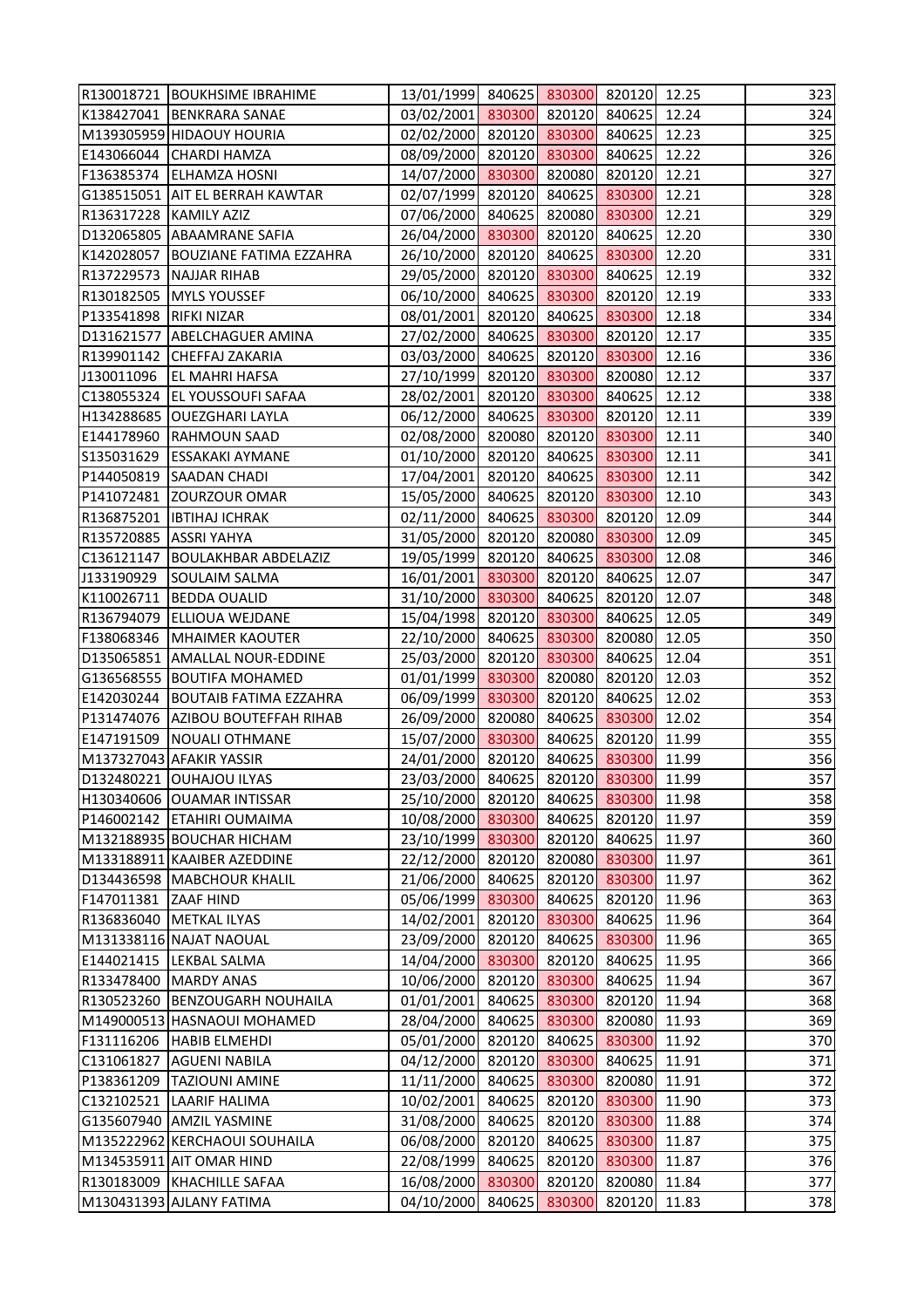| 01/07/2000 820120 840625 830300<br>M136250051 IDRISSI HASSANI AZAMI MANAR<br>11.81 |     |
|------------------------------------------------------------------------------------|-----|
|                                                                                    | 380 |
| 09/10/2000 820120 840625 830300<br>R130127030 ECHOUKANI YOUNES<br>11.80            | 381 |
| 14/02/2000 830300 820120 840625<br>E142021497<br><b>EL FIL MOHAMED</b><br>11.79    | 382 |
| 02/05/2000 830300 840625 820120<br>J139211433<br><b>BERAICH ILYASSE</b><br>11.79   | 383 |
| 16/07/2000 830300 820120 840625<br>D135318665 AKHDAICH MONIA<br>11.78              | 384 |
| 04/06/2000 820120 840625 830300<br>R130009303 EL MOUTAOUAKKIL OUSSAMA IBR<br>11.73 | 385 |
| 30/11/1999 820120 840625 830300<br>M136535796 BOUIZAMMARNE OUSSAMA<br>11.73        | 386 |
| 03/03/2000 840625 830300 820080<br>F138070110 OUAHIB ZAHRA<br>11.71                | 387 |
| 06/03/2000 820120 830300 840625<br>H133407944 JAMIL RIDA<br>11.70                  | 388 |
| 13/03/2000 820120 830300 840625<br>11.70<br>H133212154 TAMMOUCH WIDAD              | 389 |
| 31/01/1999 820120 830300 840625<br>G146046649 GGAHAMOU MALIKA<br>11.69             | 390 |
| 18/08/1999 820120 840625 830300<br><b>AKOUZ HAJAR</b><br>11.69<br>J136473702       | 391 |
| 15/11/2000 830300 820120 840625<br>F130257568 CHARTY MOHAMED AMINE<br>11.68        | 392 |
| 03/01/1999 830300 820120 840625<br>E145075762 CHENANE ZINEB<br>11.67               | 393 |
| 14/05/2000 820120 840625 830300<br>D130739499   MAHTAT MARYAM<br>11.67             | 394 |
| 14/05/2000 820120 830300 840625<br>D133697934 EDAHBI MOURAD<br>11.66               | 395 |
| 30/03/2000 820120 820080 830300<br>F132393235 BEKRI YAMNA<br>11.66                 | 396 |
| 09/08/2000 820120 840625 830300<br>D130029953 AICHANOU ACHRAF<br>11.64             | 397 |
| 23/02/2000 830300 820120 840625<br>R139786729 EL AGBANI AAHD<br>11.63              | 398 |
| 14/02/2000 820120 830300 840625<br>F142024464 NIAGUI WAFA<br>11.62                 | 399 |
| 08/07/1999 820120 830300 840625<br>E140067122 CHERRAD CHAIMAE<br>11.61             | 400 |
| 13/12/1999 820120 830300 820080 11.59<br>J133451123 SAHRAOUI YOUSSRA               | 401 |
| 02/07/2000 820120 820080 830300<br>M130078741 BOUAISSI ABDESSAMAD<br>11.59         | 402 |
| 01/04/1999 840625 820120 830300<br>D138430334 OUBAZA SALAH EDDINE<br>11.59         | 403 |
| 30/12/2000 840625 830300 840625<br>R145034562 EL MATRABI DOUAA<br>11.57            | 404 |
| 03/03/2001 830300 840625 820080<br>R136411303 ELKHAL IKRAM<br>11.56                | 405 |
| 05/09/2000 840625 820120 830300<br>D130349520 ESSAYOUTI AHLAM<br>11.55             | 406 |
| M130028156 ZGUENI SALMA<br>21/03/2001 820120 840625 830300<br>11.54                | 407 |
| 16/08/2000 840625 820120 830300<br>E147191510 ACHKIF YASSINE<br>11.54              | 408 |
| 12/05/1999 840625 830300 820080 11.53<br>C130053712 AKERZOUL OUSSAMA               | 409 |
| M139293516 AAZIR EL HOUSSAIN<br>04/10/1999 820120 840625 830300 11.53              | 410 |
| F135107935  BOUIRY KHADIJA<br>24/04/2000 820120 830300 820080<br>11.52             | 411 |
| P133108808 EL KASEMY FATIMA<br>15/02/2000 820120 830300 840625<br>11.52            | 412 |
| 16/09/2000 820120 830300 840625<br>E148056703 ZAOUIA ABIR<br>11.52                 | 413 |
| S134031538   BOULADAS MOHAMMED<br>20/01/2000 830300 840625 820120<br>11.47         | 414 |
| 02/11/1999 820120 840625 830300<br>11.46<br>M130025150 OUBRAHIM SARA               | 415 |
| 16/05/2000 820120 840625 830300<br>11.43<br>K131109358 JAIDA HOUDA                 | 416 |
| 12/11/2000 820120 840625<br>830300<br>S137031768 ETTAHIRI KHAOULA<br>11.42         | 417 |
| R138529503 ELRHARNATI ILYAS<br>22/11/2000 840625 820120 830300<br>11.42            | 418 |
| 20/01/2000 820120 830300 820080<br>M139198010 OIJIB ZINEB<br>11.41                 | 419 |
| M148075017 EL MARDI MERYEM<br>07/05/2000 820120 830300<br>840625<br>11.41          | 420 |
| 06/01/2000 830300 840625 820080<br>11.39<br>P143018316   MAGHFOUR OMAR             | 421 |
| 20/09/1996 820080 830300<br>Z184800878 EL MAGDARI OUSSAMA<br>840625<br>11.39       | 422 |
| 30/06/2000 820120 840625 830300<br>H130011007 HASNAOUI WISSAM<br>11.37             | 423 |
| 27/03/2000 820120 840625 830300<br>M120083619 CHOUAY IKRAM<br>11.35                | 424 |
| 03/10/2000 820080 830300<br>820120<br>M138161912 RAZIM HAJAR<br>11.34              | 425 |
| 01/12/1999 840625 830300 820120<br>11.34<br>M130109374 AL MOULOUDI WALID           | 426 |
| 11/01/2001 830300 820120 840625<br>D138269734 KADID CHAIMA<br>11.33                | 427 |
| R136577663 MEKKAOUI ALAOUI ZAKARIA<br>10/05/1999 830300 840625<br>820120<br>11.31  | 428 |
| G147031521 ELOUADNASSI MANAL<br>04/02/2001 830300 820120 840625<br>11.31           | 429 |
| 830300<br>E145179419 ABOUDOU NOUR EL HOUDA<br>01/07/2000 820120 840625<br>11.31    | 430 |
| G137690448 NADIF INSAF<br>19/08/2000 820120 840625 830300<br>11.29                 | 431 |
| 31/07/1999 820120 830300<br>H130003678 GUEDDARI MEHDI<br>840625<br>11.28           | 432 |
| M133305910 CHAIBI FATIHA<br>30/05/2000<br>820120 830300<br>840625<br>11.28         | 433 |
| 11/01/2001<br>R136339832 ELRHASSOULI IMAD<br>820120 840625<br>830300<br>11.27      | 434 |